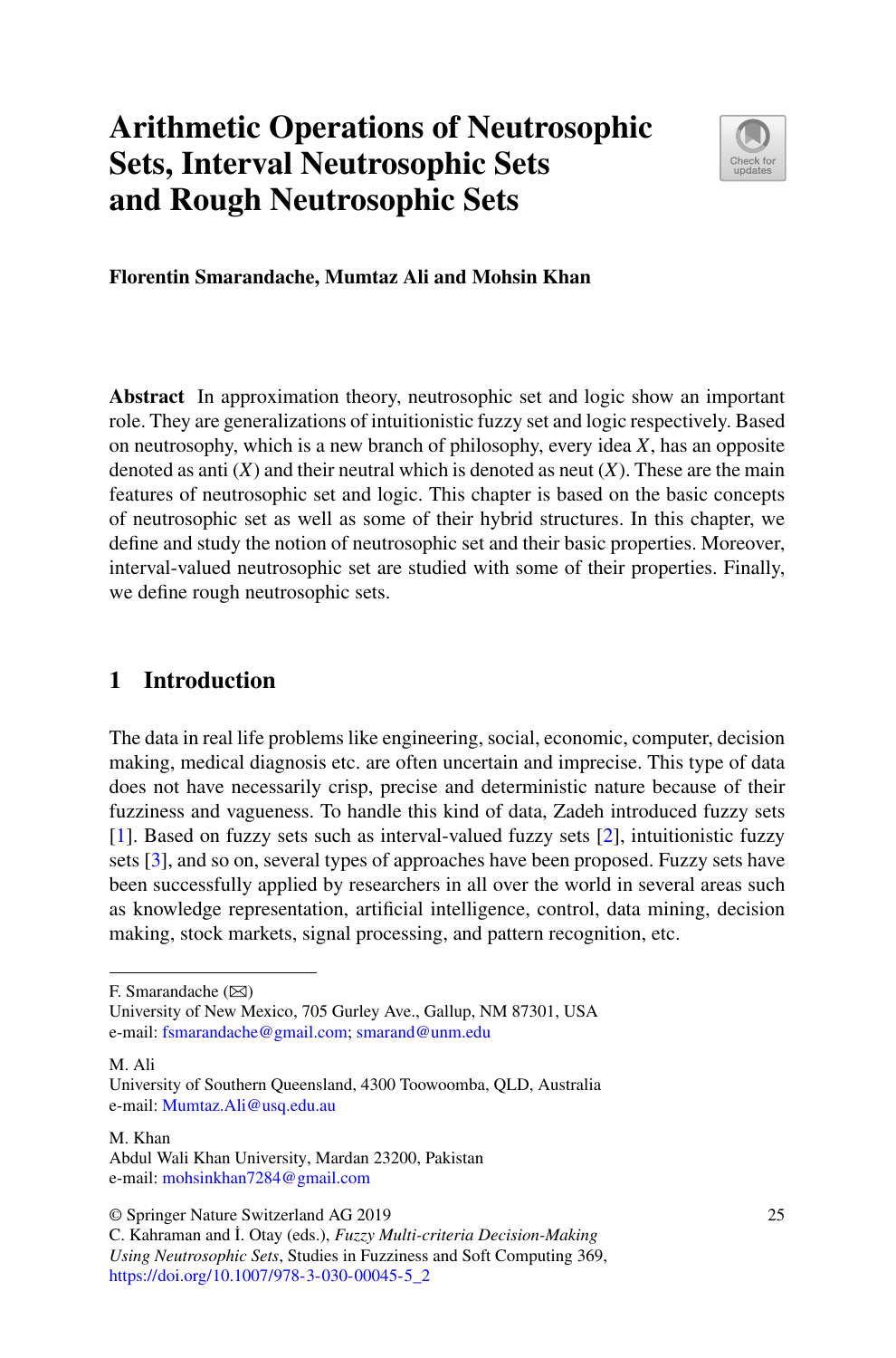Atanassov [\[3\]](#page-17-2) observed that there is some kind of uncertainty in the data which is not handled by fuzzy sets. By inserting the non-membership degree to fuzzy sets, Atanassov [\[3\]](#page-17-2) introduced intuitionistic fuzzy sets which are the generalization of the ordinary fuzzy sets. An intuitionistic fuzzy set is represented by a degree of membership and a degree of non-membership. Intuitionistic fuzzy sets more appropriately define the fuzzy objects of the real world. A vast amount of research has been shown from different part of intuitionistic fuzzy sets. In several fields intuitionistic fuzzy sets have been successfully applied such as pattern recognition, modeling imprecision, economics, decision making, medical diagnosis, computational intelligence, and so on.

To study the basis, nature, and range of neutralities as well as their contacts with ideational spectra, Smarandache [\[4\]](#page-17-3) created the theory of neutrosophic set and logic under the neutrosophy, which is a new branch of philosophy. A neutrosophic set can be characterized by a truth membership function 'T', an indeterminacy membership function 'I' and a falsity membership function 'F'. Neutrosophic set is the generalization of fuzzy sets  $[1]$ , intuitionistic fuzzy sets  $[3]$ , paraconsistent set  $[4]$  etc. Neutrosophic sets can treat uncertain, inconsistent, incomplete, indeterminate and false information. From scientific or engineering point of view, the neutrosophic sets and their associated set theoretic operators need to be identified. In neutrosophic sets indeterminacy are quantified explicitly and *T, I,* and *F* operators are complementally independent which is very important in several applications such as networking, computer, information fusion, information theory, physics, and decision making.

In this chapter, we present the concepts of neutrosophic set and logic. We present a brief introduction in Sect. [1.](#page-0-0) We study neutrosophic sets with some of their basic properties in Sect. [2.](#page-1-0) Rough neutrosophic sets and their associated properties and notions have been studied in Sect. [3](#page-3-0) and also interval-valued neutrosophic sets have been studied in this section. In Sect. [4,](#page-17-4) we state the conclusions.

#### <span id="page-1-0"></span>**2 Basic Concepts**

**Definition 2.1 [\[5\]](#page-17-5)** Let  $\bar{X}$  be an initial universe of discourse, with a generic element in  $\breve{X}$  denoted by  $\breve{x}$ , the neutrosophic set (NS) is an object having the form

$$
\breve{A} = \left\{ \left\langle \breve{x} : \alpha_{\breve{A}} \left( \breve{x} \right), \beta_{\breve{A}} \left( \breve{x} \right), \gamma_{\breve{A}} \left( \breve{x} \right) \right\rangle | \breve{x} \in \breve{X} \right\}
$$
(1)

where the functions  $\alpha$ ,  $\beta$ ,  $\gamma$  :  $\overline{X}$   $\rightarrow$   $]$ <sup>-</sup>0, 1<sup>+</sup>[ define respectively the degree of membership (or Truth), the degree of indeterminacy, and the degree of nonmembership (or Falsehood) of the element  $\overline{x} \in \overline{X}$  to the set  $\overline{A}$  with the condition  $0^-$  ≤ α<sub>→</sub><br>*A*  $\left(\breve{x}\right), \beta_{\breve{A}}$  $\left(\check{x}\right)$ ,  $\gamma_{\check{A}}$  $\left(\bar{x}\right) \leq 3^{\circ}.$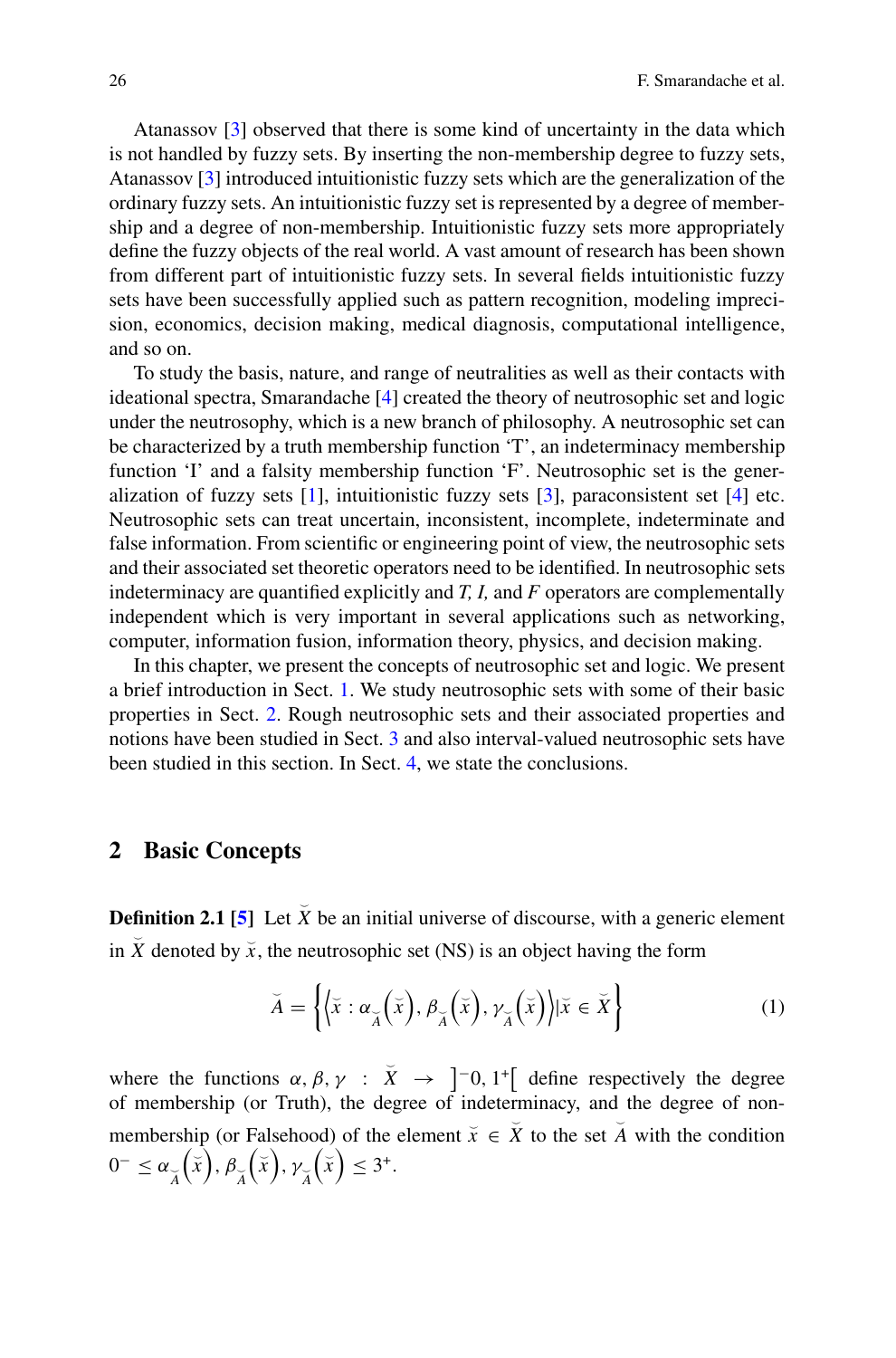From philosophical point of view, the neutrosophic sets take the value from real standard or non-standard subsets of  $\vert$  -0, 1<sup>+</sup> [. So instead of  $\vert$  -0, 1<sup>+</sup> [ we need to take the interval [0, 1] for technical applications, because  $\begin{bmatrix} -0, 1 \\ 0, 1 \end{bmatrix}$  will be difficult to apply in the real applications such as in scientific and engineering problems. For two NS,

$$
\breve{A} = \left\{ \left\langle \breve{x} : \alpha_{\breve{A}} \left( \breve{x} \right), \beta_{\breve{A}} \left( \breve{x} \right), \gamma_{\breve{A}} \left( \breve{x} \right) \right\rangle | \breve{x} \in \breve{X} \right\}
$$

and

$$
\breve{B} = \left\{ \left\langle \breve{x} : \alpha_{\breve{B}} \left( \breve{x} \right), \beta_{\breve{B}} \left( \breve{x} \right), \gamma_{\breve{B}} \left( \breve{x} \right) \right\rangle | \breve{x} \in \breve{X} \right\}
$$

The relations are defined as follows:

(a) 
$$
\breve{A} \subseteq \breve{B}
$$
 if and only if  $\alpha_{\breve{A}}(\breve{x}) \leq \alpha_{\breve{B}}(\breve{x})$ ,  $\beta_{\breve{A}}(\breve{x}) \geq \beta_{\breve{B}}(\breve{x})$ ,  $\gamma_{\breve{A}}(\breve{x}) \geq \gamma_{\breve{B}}(\breve{x})$ .  
\n(b)  $\breve{A} = \breve{B}$  if and only if  $\alpha_{\breve{A}}(\breve{x}) = \alpha_{\breve{B}}(\breve{x})$ ,  $\beta_{\breve{A}}(\breve{x}) = \beta_{\breve{B}}(\breve{x})$ ,  $\gamma_{\breve{A}}(\breve{x}) = \gamma_{\breve{B}}(\breve{x})$ .

(c) 
$$
\check{A} \cap \check{B} = \left\{ \left\langle \check{x}, \left( \alpha_{\check{A}} \wedge \alpha_{\check{A}} \right) \left( \check{x} \right), \left( \beta_{\check{A}} \vee \beta_{\check{B}} \right) \left( \check{x} \right), \left( \gamma_{\check{A}} \vee \gamma_{\check{B}} \right) \left( \check{x} \right) \right\rangle | \check{x} \in \check{X} \right\}.
$$

(d) 
$$
\widetilde{A} \cup \widetilde{B} = \left\{ \left\langle \widetilde{x}, \left( \alpha_{\widetilde{A}} \vee \alpha_{\widetilde{A}} \right) \left( \widetilde{x} \right), \left( \beta_{\widetilde{A}} \wedge \beta_{\widetilde{B}} \right) \left( \widetilde{x} \right), \left( \gamma_{\widetilde{A}} \wedge \gamma_{\widetilde{B}} \right) \left( \widetilde{x} \right) \right| | \widetilde{x} \in \widetilde{X} \right\}.
$$

(e) 
$$
\breve{A} = \left\{ \left\langle \breve{x}, \gamma_{\breve{A}} \left( \breve{x} \right), 1 - \beta_{\breve{A}} \left( \breve{x} \right), \alpha_{\breve{A}} \left( \breve{x} \right) \right\rangle | \breve{x} \in \breve{X} \right\}.
$$
  
(f)  $0_{\breve{n}} = (0, 1, 1)$  and  $1_{\breve{n}} = (1, 0, 0).$ 

where  $\land$  is the t-norm, and  $\lor$  is the t-conorm.

We consider the following example for justification.

*Example 2.1 [\[6\]](#page-17-6)* Assume that the universe of discourse  $\overline{X} = \left\{ \overline{x}_1, \overline{x}_2, \overline{x}_3 \right\}$ , where  $\bar{x}_1$  characterizes the capability,  $\bar{x}_2$  characterizes the trustworthiness and  $\bar{x}_3$  indicates the prices of the objects. It may be further assumed that the values of  $\tilde{x}_1$ ,  $\tilde{x}_2$ ,  $\tilde{x}_3$ are in [0, 1] and they are obtained from some questionnaires of some experts. The experts may impose their opinion in three components viz. the degree of goodness, the degree of indeterminacy and that of poorness to explain the characteristics of the objects. Suppose  $\overline{A}$  is a neutrosophic set (NS) of  $\overline{X}$ , such that,  $\overline{A} =$  $\{\langle \tilde{x}_1,(0.4, 0.7, 0.8) \rangle, \langle \tilde{x}_2,(0.5, 0.4, 0.3) \rangle, \langle \tilde{x}_3,(0.2, 0.4, 0.6) \rangle\}$ , where the grade of goodness of capability is 0.4, grade of indeterminacy of capability is 0.7 and grade of falsity of capability is 0.8 etc.

**Definition 2.2 [\[5\]](#page-17-5)** Let  $\breve{X}$  be any non-empty set. Suppose  $\breve{R}$  is an equivalence relation over  $\check{X}$ . For any non-null subset  $\check{Y}$  of  $\check{X}$ , the sets  $\check{A}_1(\check{y}) = \{ \check{y} : \check{Y} \}$  $\left[\sum_{\overline{R}} \subseteq \overline{Y}\right]$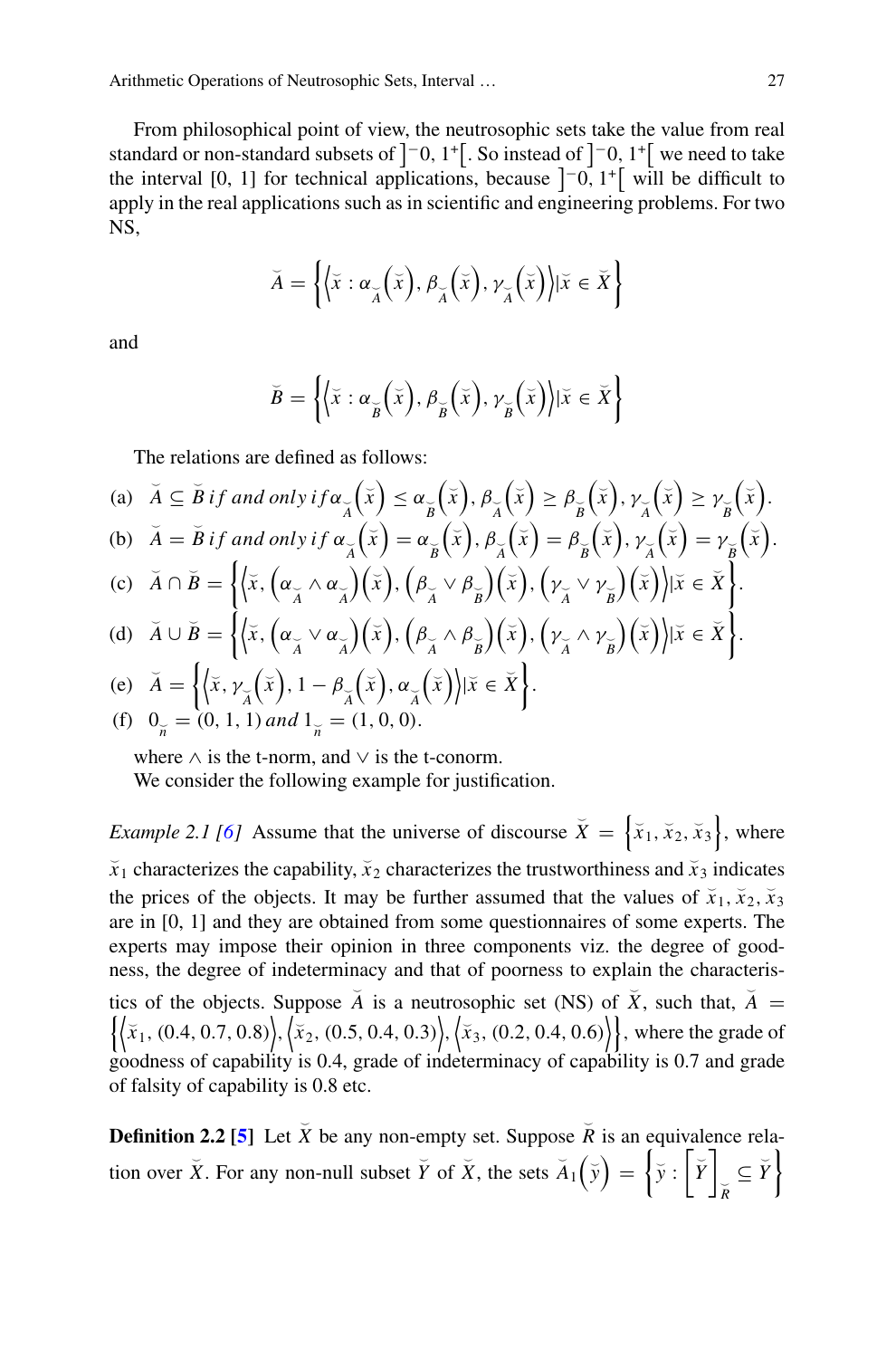and  $\overline{A}_2(\overline{y}) = \{ \overline{y} : |\overline{Y}| \}$  $\left\{\overline{Y} \neq \emptyset\right\}$  are called the lower approximation and upper approximation, respectively of  $\breve{Y}$ , where the pair  $\breve{T} = \left(\breve{X}, \breve{R}\right)$  is called an approximation space. This equivalent relation  $\tilde{R}$  is called indiscernibility relation. The pair  $\breve{A}\left(\breve{Y}\right)$  $=\left(\check{A}_1(\check{y}), \check{A}_2(\check{y})\right)$  is called the rough set of  $\check{Y}$  in  $\check{T}$ . Here  $|\check{Y}|$ - *R* denotes the equivalence class of  $\tilde{R}$  containing  $\tilde{y}$ .

**Definition 2.3 [\[5\]](#page-17-5)** Let  $\breve{A} = \begin{pmatrix} \breve{A}_1, \breve{A}_2 \end{pmatrix}$  and  $\breve{B} = \begin{pmatrix} \breve{B}_1, \breve{B}_2 \end{pmatrix}$  are two rough sets in the approximation space  $\breve{T} = \left(\breve{X}, \breve{R}\right)$ . Then,  $\breve{A} \cup \breve{B} = (\breve{A}_1 \cup \breve{A}_2, \breve{B}_1 \cup \breve{B}_2),$  $\breve{A} \cap \breve{B} = (\breve{A}_1 \cap \breve{A}_2, \breve{B}_1 \cap \breve{B}_2),$  $\widetilde{A} \subseteq \widetilde{B}$  if and only if  $\widetilde{A} \cap \widetilde{B} = \widetilde{A}$ ,  $\sim \breve{A} = \left\{ \breve{X} - \breve{A}_2, \breve{X} - \breve{A}_1 \right\}.$ 

## <span id="page-3-0"></span>**3 Rough Neutrosophic Sets**

In this section, we introduce the notion of rough neutrosophic sets by combining both rough sets and neutrosophic sets and some operations viz. union, intersection, inclusion and equalities over them. Rough neutrosophic set are the generalization of rough fuzzy sets [\[7\]](#page-17-7) and rough intuitionistic fuzzy sets [\[8\]](#page-17-8).

<span id="page-3-1"></span>**Definition 3.1** Let  $\bar{X}$  be a non-null set and  $\bar{R}$  be an equivalence relation on  $\bar{X}$ . Let  $\bar{K}$ be neutrosophic set in  $\bar{X}$  with the membership function  $\alpha_{\alpha}$ , indeterminacy function  $\beta_{\vec{k}}$ , and non-membership function  $\gamma_{\vec{k}}$ . The lower and the upper approximations of  $\overline{K}$  in the approximation  $(\overline{X}, \overline{R})$  denoted by  $\underline{A}(\overline{K})$  and  $\overline{A}(\overline{K})$  are respectively defined as follows: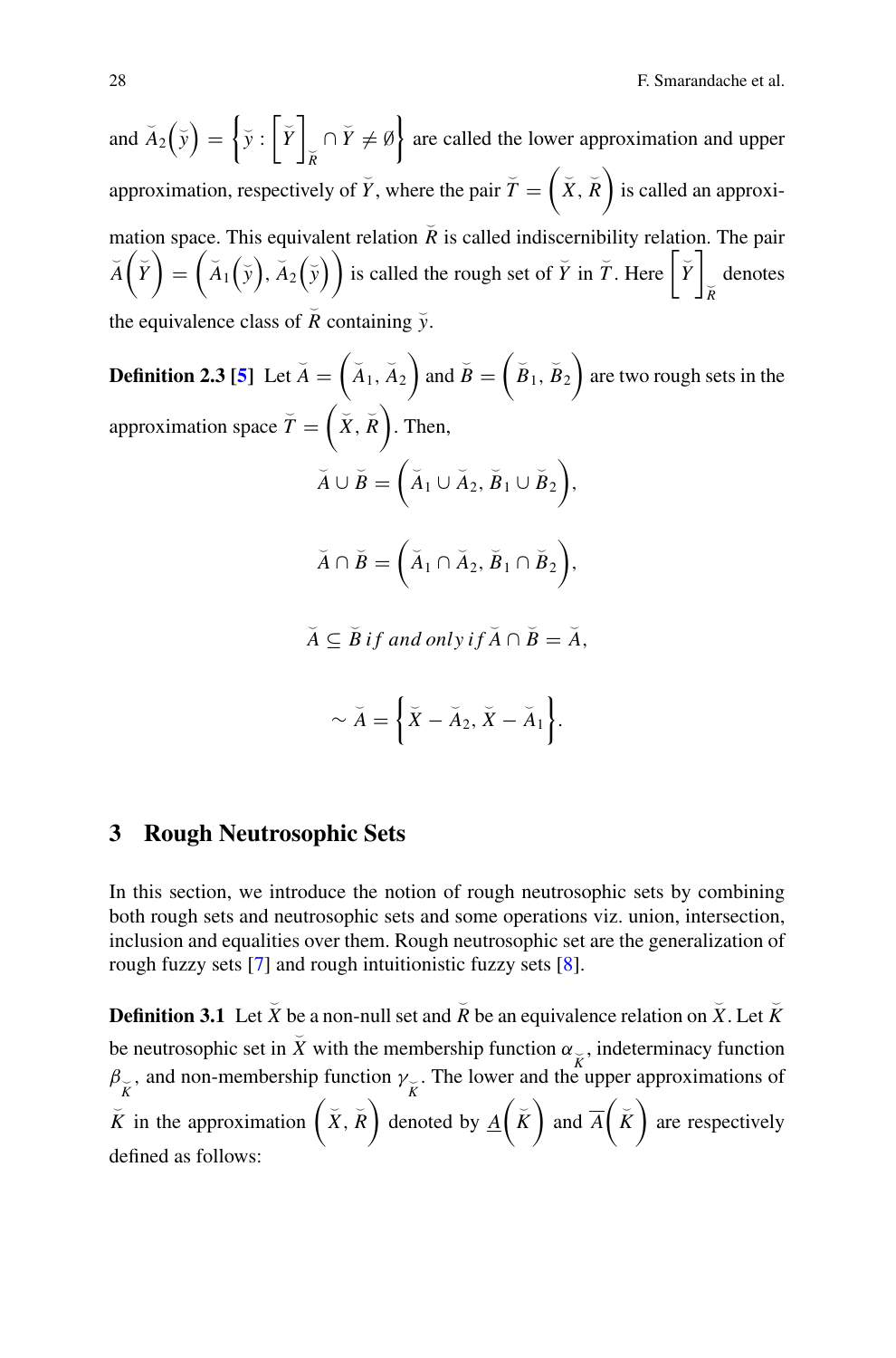$$
\underline{A}\left(\breve{K}\right) = \left\{ \left\langle \breve{y} : \alpha_{\underline{A}\left(\breve{K}\right)}\left(\breve{y}\right), \beta_{\underline{A}\left(\breve{K}\right)}\left(\breve{y}\right), \gamma_{\underline{A}\left(\breve{K}\right)}\left(\breve{y}\right) \right| \breve{y} \in \breve{K} \right\}, \quad (2)
$$

and

$$
\overline{A}\left(\breve{K}\right) = \left\{ \left\langle \breve{y} : \alpha_{\overline{A}\left(\breve{K}\right)}\left(\breve{y}\right), \beta_{\overline{A}\left(\breve{K}\right)}\left(\breve{y}\right), \gamma_{\overline{A}\left(\breve{K}\right)}\left(\breve{y}\right) \right| \breve{y} \in \left[\breve{Y}\right]_{\breve{K}}, \breve{y} \in \breve{X} \right\}, \quad (3)
$$

where

$$
\alpha_{\underline{A}}(\overline{\kappa})(\overline{y}) = \lambda_{\overline{s} \in [\overline{Y}]_{\overline{K}}} \alpha_{\overline{K}}(\overline{s}), \beta_{\underline{A}}(\overline{\kappa})(\overline{y}) = \vee_{\overline{s} \in [\overline{Y}]_{\overline{K}}} \beta_{\overline{K}}(\overline{s}), \gamma_{\underline{A}}(\overline{\kappa})(\overline{y}) = \vee_{\overline{s} \in [\overline{Y}]_{\overline{K}}} \gamma_{\overline{K}}(\overline{s}),
$$
  

$$
\alpha_{\overline{A}}(\overline{\kappa})(\overline{y}) = \vee_{\overline{s} \in [\overline{Y}]_{\overline{K}}} \alpha_{\overline{K}}(\overline{s}), \beta_{\overline{A}}(\overline{\kappa})(\overline{y}) = \wedge_{\overline{s} \in [\overline{Y}]_{\overline{K}}} \beta_{\overline{K}}(\overline{s}), \gamma_{\overline{A}}(\overline{\kappa})(\overline{y}) = \wedge_{\overline{s} \in [\overline{Y}]_{\overline{K}}} \gamma_{\overline{K}}(\overline{s}).
$$
  
So  $0 \le \alpha_{\underline{A}}(\overline{\kappa})(\overline{y}) + \beta_{\underline{A}}(\overline{\kappa})(\overline{y}) + \gamma_{\underline{A}}(\overline{\kappa})(\overline{y}) \le 3$ , and  $0 \le \alpha_{\overline{A}}(\overline{\kappa})(\overline{y}) + \beta_{\overline{A}}(\overline{\kappa})(\overline{y}) + \gamma_{\overline{A}}(\overline{\kappa})(\overline{y}) + \gamma_{\overline{A}}(\overline{\kappa})(\overline{y}) + \gamma_{\overline{A}}(\overline{\kappa})(\overline{y}) + \gamma_{\overline{A}}(\overline{\kappa})(\overline{y}) + \gamma_{\overline{A}}(\overline{\kappa})(\overline{y}) + \gamma_{\overline{A}}(\overline{\kappa})(\overline{y}) + \gamma_{\overline{A}}(\overline{\kappa})(\overline{y}) + \gamma_{\overline{A}}(\overline{\kappa})(\overline{y}) + \gamma_{\overline{A}}(\overline{\kappa})(\overline{y}) + \gamma_{\overline{A}}(\overline{\kappa})(\overline{y}) + \gamma_{\overline{A}}(\overline{\kappa})(\overline{y})$ 

where  $\wedge$  is the *t*-norm and  $\vee$  is the *t*-conorm respectively,  $\alpha_{\overrightarrow{K}}$  $\left(\bar{s}\right), \beta_{\bar{K}}$  $(\check{s})$  and  $v_{\breve{\breve{K}}}$  $\left(\vec{s}\right)$  are the membership, indeterminacy and non-membership of  $\vec{s}$  with respect to - *K*.

It is easy to see that  $\overline{A}(\check{K})$  and  $\underline{A}(\check{K})$  are two neutrosophic sets in  $\check{X}$ , thus  $\overline{A\check{T}}$ mapping  $\overline{A}$ ,  $\underline{A}$  :  $\breve{A}(\breve{X}) \rightarrow \breve{T}(\breve{X})$ , are respectively referred to as the upper and lower rough  $\overline{AT}$  approximation operators, and the pair  $\underline{A}(\breve{K}), \overline{A}(\breve{K})$  is called the rough neutrosophic set in  $(X, \breve{R})$ .

From the above definition, we can see that  $\underline{A}(\check{K})$  and  $\overline{A}(\check{K})$  have constant membership on the equivalence classes of  $\check{X}$ . If  $\underline{A}(\check{K})$  $=\overline{A}(\overline{K})$ ; i.e.,  $\alpha_{\underline{A}(\overline{K})} =$  $\alpha_{\overline{A}(\overline{K})}$ ,  $\beta_{\overline{A}(\overline{K})} = \beta_{\overline{A}(\overline{K})}$  and  $\gamma_{\overline{A}(\overline{K})} = \gamma_{\overline{A}(\overline{K})}$ . For any  $\overline{y} \in \overline{X}$ , we call  $\overline{K}$  a definable neutrosophic set in the approximation  $(X, \breve{R})$ . It is easily to be proved that zero  $0_{\breve{R}}$ neutrosophic set and unite neutrosophic sets  $1_{\widetilde{n}}$  are definable neutrosophic sets.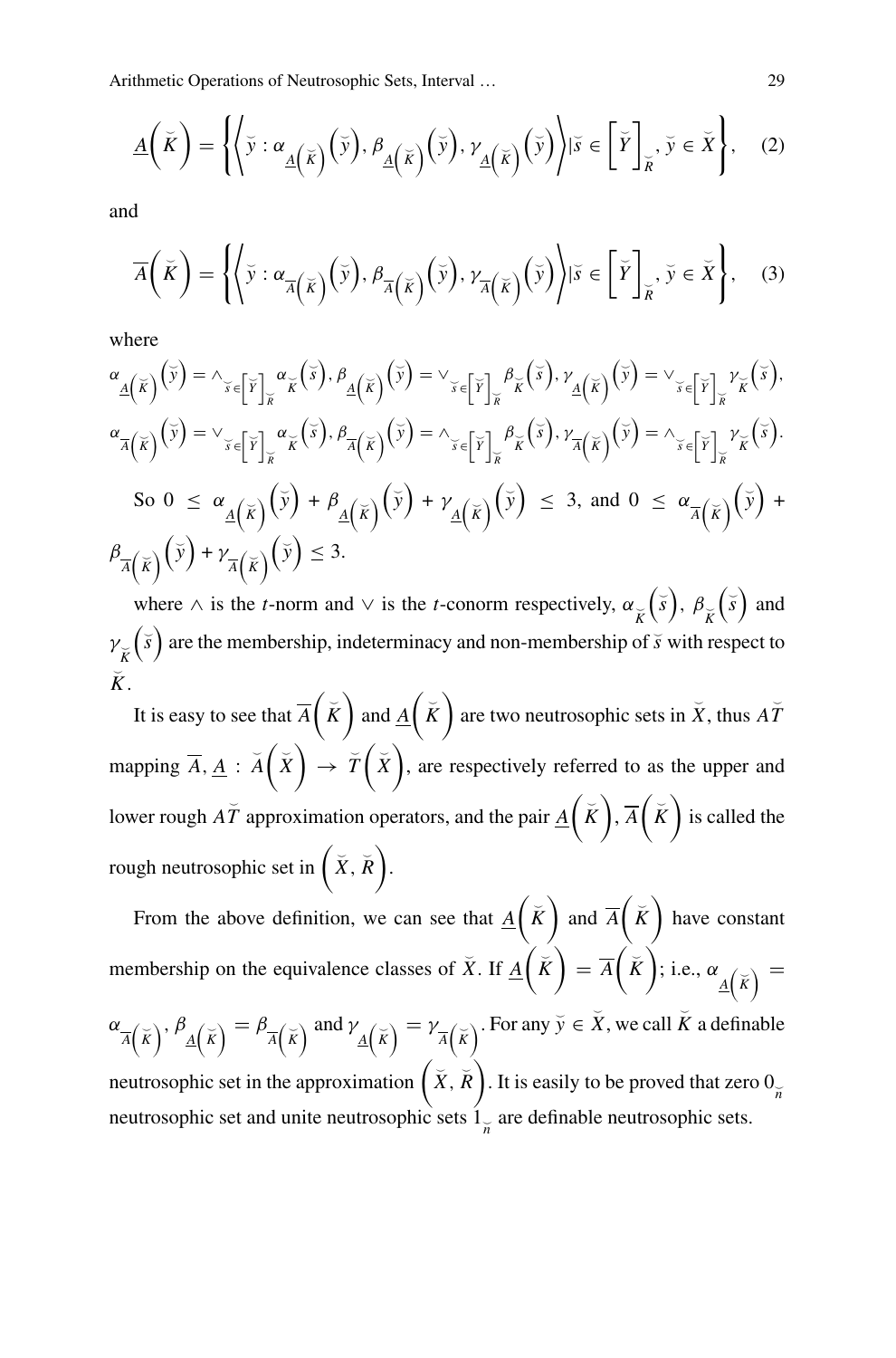Example 3.1 Let 
$$
\bar{X} = \{\bar{h}_1, \bar{h}_2, \bar{h}_3, \bar{h}_4, \bar{h}_5, \bar{h}_6, \bar{h}_7, \bar{h}_8\}
$$
 be the universe of discourse. Let  $\bar{R}$  be an equivalence relation its partition of  $\bar{X}$  is given by  $\bar{X}/\bar{R} = \{\{\bar{h}_1, \bar{h}_2\}, \{\bar{h}_2, \bar{h}_3, \bar{h}_6\}, \{\bar{h}_5\}, \{\bar{h}_6\}, \{\bar{h}_7, \bar{h}_8\}\}$ .

\nLet  $\bar{A}(\bar{K}) = \{\{(\bar{h}_1, (0.3, 0.4, 0.5)), (\bar{h}_4, (0.4, 0.6, 0.5)), (\bar{h}_5, (0.6, 0.8, 0.4)), (\bar{h}_7, (0.3, 0.5, 0.7))\}$  be a neutrosophic set of  $\bar{X}$ . By Definition of 3.1, we obtain:

\n
$$
\underline{A}(\bar{K}) = \{\{(\bar{h}_1, (0.3, 0.6, 0.5)), (\bar{h}_4, (0.3, 0.6, 0.5)), (\bar{h}_5, (0.6, 0.8, 0.4))\}\}
$$
\n
$$
\overline{A}(\bar{K}) = \left\{\left(\bar{h}_1, (0.4, 0.4, 0.5), (\bar{h}_4, (0.4, 0.4, 0.5)), (\bar{h}_5, (0.6, 0.8, 0.4)), \bar{A}(\bar{K}\}\right) = \left\{\left(\bar{h}_1, (0.4, 0.4, 0.5), (\bar{h}_4, (0.4, 0.4, 0.5)), (\bar{h}_8, (0.3, 0.5, 0.7), \bar{A}(\bar{h}_8, (0.3, 0.5, 0.7))\right\}\right\}
$$

For another neutrosophic set,

$$
\breve{A}\left(\breve{L}\right) = \left\{ \left(\breve{h}_1, (0.1, 0.2, 0.3)\right), \left(\breve{h}_4, (0.1, 0.2, 0.3)\right), \left(\breve{h}_5, (0.7, 0.6, 0.5)\right) \right\}
$$

Then, the lower approximation and upper approximation of  $\breve{B}(\breve{L})$  is defined as:  $\underline{A}(\v{L})$  $=\Big\{\Big(\,\breve{h}_1,\,(0.1,\,0.2,\,0.3)\,\Big),\,\Big(\,\breve{h}_4,\,(0.1,\,0.2,\,0.3)\,\Big),\,\Big(\,\breve{h}_5,\,(0.7,\,0.6,\,0.5)\,\Big)\Big\},$  $\overline{A}(\check{L})$  $=\left\{\left(\breve{h}_1,(0.1,0.2,0.3)\right),\left(\breve{h}_4,(0.1,0.2,0.3)\right),\left(\breve{h}_5,(0.7,0.6,0.5)\right)\right\}.$ Obviously,  $\underline{A}(\check{L})$ 

 $= \overline{A}\left(\breve{L}\right)$  is a definable neutrosophic set in the approximation space  $(\check{X}, \check{R})$ .

**Definition 3.2** If  $\overline{A}(\overline{K})$  $= \left(\underline{A}(\tilde{L}), \overline{A}(\tilde{L})\right)$  is a rough neutrosophic set in  $(\hat{X}, \hat{R})$ , the rough complement of  $\breve{A}(\breve{K})$  is the rough neutrosophic set denoted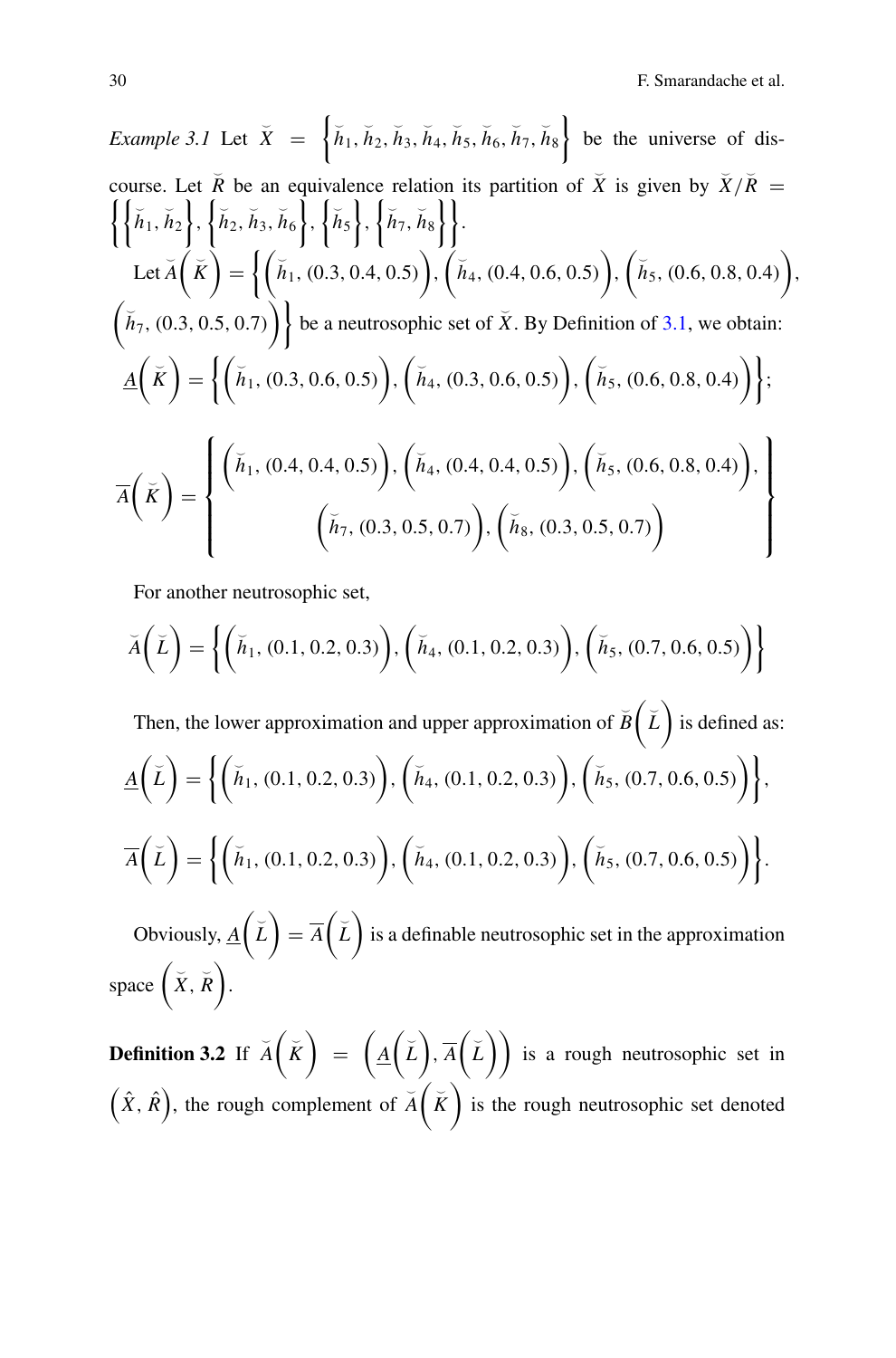by 
$$
\sim \widetilde{A}(\widetilde{K}) = (\underline{A}(\widetilde{K})^C, \overline{A}(\widetilde{K})^C)
$$
, where  $\underline{A}(\widetilde{K})^C, \overline{A}(\widetilde{K})^C$  are the comple-  
ments of neutrosophic sets  $\underline{A}(\widetilde{K})$  and  $\overline{A}(\widetilde{K})$  respectively.

ments of neutrosophic sets  $\underline{A}(\overline{K})$  *and*  $\overline{A}(\overline{K})$  respectively.

$$
\underline{A}\left(\breve{K}\right)^{C} = \left\{ \left\langle \breve{y}, \gamma_{\underline{A}\left(\breve{K}\right)}\left(\breve{y}\right), 1 - \beta_{\underline{A}\left(\breve{K}\right)}\left(\breve{y}\right), \alpha_{\underline{A}\left(\breve{K}\right)}\left(\breve{y}\right) \right| \breve{y} \in \breve{X} \right\},\qquad(4)
$$

And

$$
\overline{A}\left(\breve{K}\right)^{C} = \left\{ \left\langle \breve{y}, \gamma_{\overline{A}\left(\breve{K}\right)}\left(\breve{y}\right), 1 - \beta_{\overline{A}\left(\breve{K}\right)}\left(\breve{y}\right), \alpha_{\overline{A}\left(\breve{K}\right)}\left(\breve{y}\right) \right\rangle | \breve{y} \in \breve{X} \right\} \tag{5}
$$

**Definition 3.3** If  $\breve{A}(\breve{K}_1)$  and  $\breve{A}(\breve{K}_2)$  are two rough neutrosophic set of the neutrosophic sets  $\tilde{K}_1$  and  $\tilde{K}_1$  respectively in  $\tilde{X}$ , then we define the following:

(a) 
$$
\breve{A}(\breve{K}_1) = \breve{A}(\breve{K}_2)
$$
 if and only if  $\underline{A}(\breve{K}_1) = \underline{A}(\breve{K}_2)$  and  $\overline{A}(\breve{K}_1) = \overline{A}(\breve{K}_2)$   
\n(b)  $\breve{A}(\breve{K}_1) \subseteq \breve{A}(\breve{K}_2)$  if and only if  $\underline{A}(\breve{K}_1) \subseteq \underline{A}(\breve{K}_2)$  and  $\overline{A}(\breve{K}_1) \subseteq \overline{A}(\breve{K}_2)$   
\n(c)  $\breve{A}(\breve{K}_1) \cup \breve{A}(\breve{K}_2) = \underline{A}(\breve{K}_1) \cup \underline{A}(\breve{K}_2), \overline{A}(\breve{K}_1) \cup \overline{A}(\breve{K}_2)$   
\n(d)  $\breve{A}(\breve{K}_1) \cap \breve{A}(\breve{K}_2) = \underline{A}(\breve{K}_1) \cap \underline{A}(\breve{K}_2), \overline{A}(\breve{K}_1) \cap \overline{A}(\breve{K}_2)$ 

(e) 
$$
\breve{A}(\breve{K}_1) + \breve{A}(\breve{K}_2) = \langle \underline{A}(\breve{K}_1) + \underline{A}(\breve{K}_2), \overline{A}(\breve{K}_1) + \overline{A}(\breve{K}_2) \rangle
$$
  
\n(f)  $\breve{A}(\breve{K}_1) \cdot \breve{A}(\breve{K}_2) = \langle \underline{A}(\breve{K}_1) \cdot \underline{A}(\breve{K}_2), \overline{A}(\breve{K}_1) \cdot \overline{A}(\breve{K}_2) \rangle$ 

**Definition 3.4** Let  $(X, \overline{R})$  be a Pawlak approximation space, for an interval valued neutrosophic set,

$$
\breve{A} = \left\{ < \breve{y}, \left[ \alpha \frac{\breve{\iota}}{\breve{A}} (\breve{y}), \alpha \frac{\breve{\iota}}{\breve{A}} (\breve{y}) \right], \left[ \beta \frac{\breve{\iota}}{\breve{A}} (\breve{y}), \beta \frac{\breve{\iota}}{\breve{A}} (\breve{y}) \right], \left[ \gamma \frac{\breve{\iota}}{\breve{A}} (\breve{y}), \gamma \frac{\breve{\iota}}{\breve{A}} (\breve{y}) \right] > | \breve{y} \in \breve{X} \right\}
$$
  
be an interval neutrosophic set. The lower approximation  $\underline{A}_{\breve{R}}$  and the upper approx-  
imation  $\overline{A}_{\breve{R}}$  of  $\breve{A}$  in the Pawlak approximation space  $(\breve{X}, \breve{R})$  are defined as: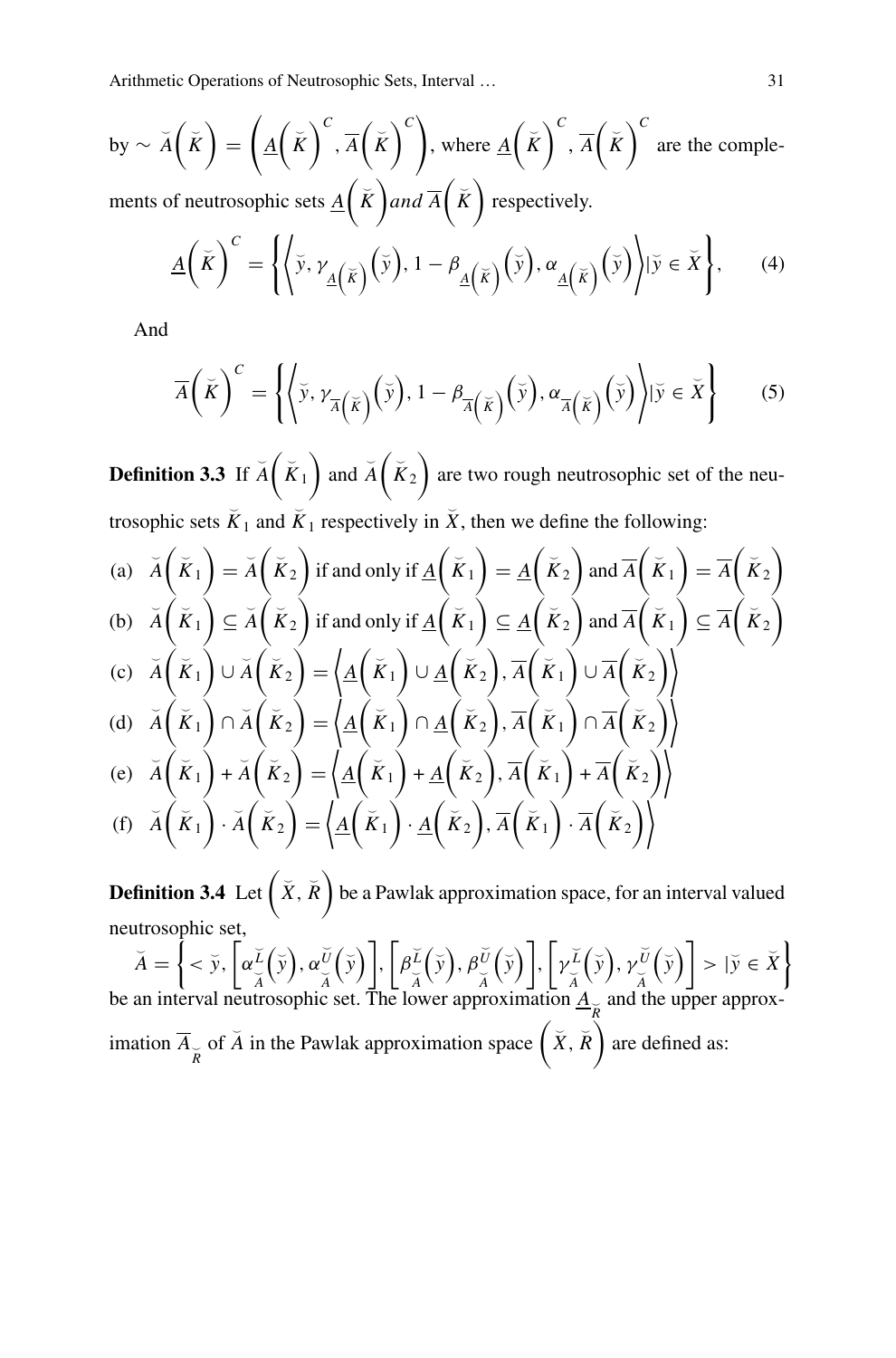$$
\underline{A}_{\overline{R}} = \left\{ \left\langle \overline{y}, \left[ \bigwedge_{\overline{Y} \in \left[ \overline{X} \right]_{\overline{R}}} \left\{ \alpha_{\overline{A}}^{\underline{L}} \left( \overline{y} \right) \right\}, \bigwedge_{\overline{Y} \in \left[ \overline{X} \right]_{\overline{R}}} \left\{ \alpha_{\overline{A}}^{\underline{U}} \left( \overline{y} \right) \right\} \right\}, \right\}
$$
\n
$$
\begin{bmatrix}\n\bigvee_{\overline{Y} \in \left[ \overline{X} \right]_{\overline{R}}} \left\{ \beta_{\overline{A}}^{\underline{L}} \left( \overline{y} \right) \right\} \right], \left[ \bigvee_{\overline{Y} \in \left[ \overline{X} \right]_{\overline{R}}} \left\{ \beta_{\overline{A}}^{\underline{U}} \left( \overline{y} \right) \right\} \right], \left[ \bigvee_{\overline{Y} \in \left[ \overline{X} \right]_{\overline{R}}} \left\{ \beta_{\overline{A}}^{\underline{U}} \left( \overline{y} \right) \right\} \right], \left[ \bigvee_{\overline{Y} \in \left[ \overline{X} \right]_{\overline{R}}} \left\{ \gamma_{\overline{A}}^{\underline{U}} \left( \overline{y} \right) \right\} \right], \left[ \bigvee_{\overline{Y} \in \left[ \overline{X} \right]_{\overline{R}}} \left\{ \gamma_{\overline{A}}^{\underline{U}} \left( \overline{y} \right) \right\} \right], \left[ \bigvee_{\overline{Y} \in \left[ \overline{X} \right]_{\overline{R}}} \left\{ \alpha_{\overline{A}}^{\underline{U}} \left( \overline{y} \right) \right\}, \vee_{\overline{Y} \in \left[ \overline{X} \right]_{\overline{R}}} \left\{ \alpha_{\overline{A}}^{\underline{U}} \left( \overline{y} \right) \right\} \right], \left[ \bigwedge_{\overline{Y} \in \left[ \overline{X} \right]_{\overline{R}}} \left\{ \beta_{\overline{A}}^{\underline{U}} \left( \overline{y} \right) \right\}, \bigw
$$

where  $\bigwedge$  means t-norm and  $\bigvee$  means t-conorm,  $\overline{R}$  denote an equivalence relation for interval valued neutrosophic set  $\breve{A}$ .

Here 
$$
\left[\check{X}\right]_{\check{R}}
$$
 is the equivalent class of the element  $\check{t}$ . It is easy to see that  
\n
$$
\left[\bigwedge_{\check{\tau}\in\left[\check{X}\right]_{\check{R}}}\left\{\alpha_{\check{A}}^{\check{L}}\left(\check{y}\right)\right\},\bigwedge_{\check{\tau}\in\left[\check{X}\right]_{\check{R}}}\left\{\alpha_{\check{A}}^{\check{U}}\left(\check{y}\right)\right\}\right]\subset[0, 1]
$$
\n
$$
\left[\bigvee_{\check{\tau}\in\left[\check{X}\right]_{\check{R}}}\left\{\beta_{\check{A}}^{\check{L}}\left(\check{y}\right)\right\},\bigvee_{\check{\tau}\in\left[\check{X}\right]_{\check{R}}}\left\{\beta_{\check{A}}^{\check{U}}\left(\check{y}\right)\right\}\right]\subset[0, 1]
$$
\n
$$
\left[\bigvee_{\check{\tau}\in\left[\check{X}\right]_{\check{R}}}\left\{\gamma_{\check{A}}^{\check{L}}\left(\check{y}\right)\right\},\bigvee_{\check{\tau}\in\left[\check{X}\right]_{\check{R}}}\left\{\gamma_{\check{A}}^{\check{U}}\left(\check{y}\right)\right\}\right]\subset[0, 1]
$$

and

$$
0 \leq \bigwedge_{\breve{i}\in \left[\breve{X}\right]_{\breve{\kappa}}}\left\{\alpha_{\breve{\breve{A}}}^{\breve{U}}\left(\breve{y}\right)\right\}+\vee_{\breve{i}\in \left[\breve{X}\right]_{\breve{\kappa}}}\left\{\beta_{\breve{\breve{A}}}^{\breve{U}}\left(\breve{y}\right)\right\}+\vee_{\breve{i}\in \left[\breve{X}\right]_{\breve{\kappa}}}\left\{\gamma_{\breve{A}}^{\breve{U}}\left(\breve{y}\right)\right\}\leq 3.
$$

Then,  $\underline{A}_{\overline{R}}$  is an interval neutrosophic set. Similarly, we have

$$
\left[\vee_{\breve{\iota}\in\left[\breve{X}\right]_{\breve{\kappa}}}\left\{\alpha_{\breve{A}}^{\breve{L}}\left(\breve{y}\right)\right\},\vee_{\breve{\iota}\in\left[\breve{X}\right]_{\breve{\kappa}}}\left\{\alpha_{\breve{A}}^{\breve{U}}\left(\breve{y}\right)\right\}\right]\subset[0,1]
$$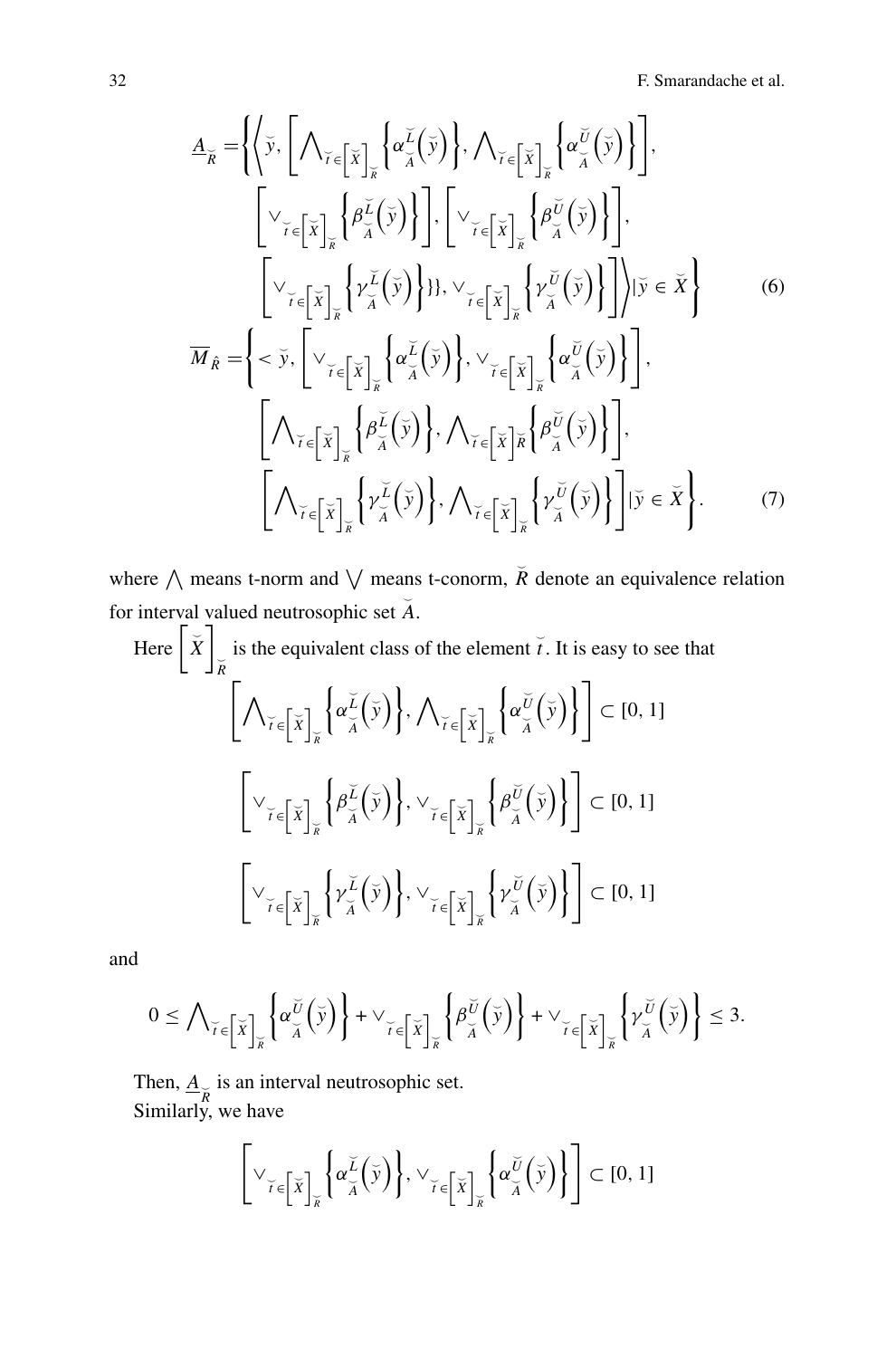$$
\left[\bigwedge_{\breve{\tau}\in\left[\breve{\mathbf{x}}\right]_{\breve{\mathbf{x}}}}\left\{\beta_{\breve{\mathbf{x}}}^{\breve{\mathbf{L}}}\left(\breve{\mathbf{y}}\right)\right\},\bigwedge_{\breve{\tau}\in\left[\breve{\mathbf{x}}\right]_{\breve{\mathbf{x}}}}\left\{\beta_{\breve{\mathbf{x}}}^{\breve{\mathbf{U}}}\left(\breve{\mathbf{y}}\right)\right\}\right]\subset\left[0,1\right]
$$
\n
$$
\left[\bigwedge_{\breve{\tau}\in\left[\breve{\mathbf{x}}\right]_{\breve{\mathbf{x}}}}\left\{\gamma_{\breve{\mathbf{x}}}^{\breve{\mathbf{L}}}\left(\breve{\mathbf{y}}\right)\right\},\bigwedge_{\breve{\tau}\in\left[\breve{\mathbf{x}}\right]_{\breve{\mathbf{x}}}}\left\{\gamma_{\breve{\mathbf{x}}}^{\breve{\mathbf{U}}}\left(\breve{\mathbf{y}}\right)\right\}\right]\subset\left[0,1\right]
$$

and

$$
0 \leq \vee_{\breve{\iota} \in \left[\breve{\chi}\right]_{\breve{\kappa}}} \left\{ \alpha_{\breve{\check{\iota}}}^{\breve{\upsilon}}\left(\breve{\gamma}\right) \right\} + \bigwedge_{\breve{\iota} \in \left[\breve{\chi}\right]_{\breve{\kappa}}} \left\{ \beta_{\breve{\check{\iota}}}^{\breve{\upsilon}}\left(\breve{\gamma}\right) \right\} + \bigwedge_{\breve{\iota} \in \left[\breve{\chi}\right]_{\breve{\kappa}}} \left\{ \gamma_{\breve{\check{\iota}}}^{\breve{\upsilon}}\left(\breve{\gamma}\right) \right\} \leq 3
$$

Then,  $A_{\breve{\breve{R}}}$  is an interval neutrosophic set.

If  $\underline{A}_{\overline{R}} = \overline{A}_{\overline{R}}$ , then  $\overline{A}$  is a definable set, otherwise  $\overline{A}$  is an interval valued neutrosophic rough set.  $\underline{A}_{\breve{R}}$  and  $A_{\breve{R}}$  are called the lower and upper approximations of interval valued neutrosophic set with respect to approximation space  $(X, \overline{R})$ , respectively.  $A_{\overrightarrow{\textbf{R}}}$  and  $A_{\overrightarrow{\textbf{R}}}$  are simply denoted by <u>*A*</u> and *A*.

**Proposition 3.1** If  $\overline{A}_1$ ,  $\overline{A}_2$  and  $\overline{A}_3$  are rough neutrosophic sets in  $(X, \overline{R})$ ,

(a) 
$$
\sim \left(\sim \breve{A}_1\right) = \breve{A}_1,
$$
  
\n(b)  $\breve{A}_2 \cup \breve{A}_1 = \breve{A}_1 \cup \breve{A}_2, \breve{A}_2 \cap \breve{A}_1 = \breve{A}_1 \cap \breve{A}_2,$   
\n(c)  $\left(\breve{A}_2 \cup \breve{A}_1\right) \cup \breve{A}_3 = \breve{A}_2 \cup \left(\breve{A}_1 \cup \breve{A}_3\right) \text{ and } \left(\breve{A}_2 \cap \breve{A}_1\right) \cap \breve{A}_3 = \breve{A}_2 \cap \left(\breve{A}_1 \cap \breve{A}_3\right),$   
\n(d)  $\left(\breve{A}_2 \cup \breve{A}_1\right) \cap \breve{A}_3 = \left(\breve{A}_2 \cup \breve{A}_3\right) \cap \left(\breve{A}_1 \cup \breve{A}_3\right) \text{ and } \left(\breve{A}_2 \cap \breve{A}_1\right) \cup \breve{A}_3 = \left(\breve{A}_2 \cap \breve{A}_3\right) \cup \left(\breve{A}_1 \cap \breve{A}_3\right).$ 

*Proof* Straightforward from definition. For neutrosophic sets De Morgan's law are satisfied:

#### **Proposition 3.2**

(a) 
$$
\sim \left(\check{A}(\check{K}_1) \cup \check{A}(\check{K}_2)\right) = \left(\sim \check{A}(\check{K}_1)\right) \cap \left(\sim \check{A}(\check{K}_2)\right).
$$
  
\n(b)  $\sim \left(\check{A}(\check{K}_1) \cap \check{A}(\check{K}_2)\right) = \left(\sim \check{A}(\check{K}_1)\right) \cup \left(\sim \check{A}(\check{K}_2)\right).$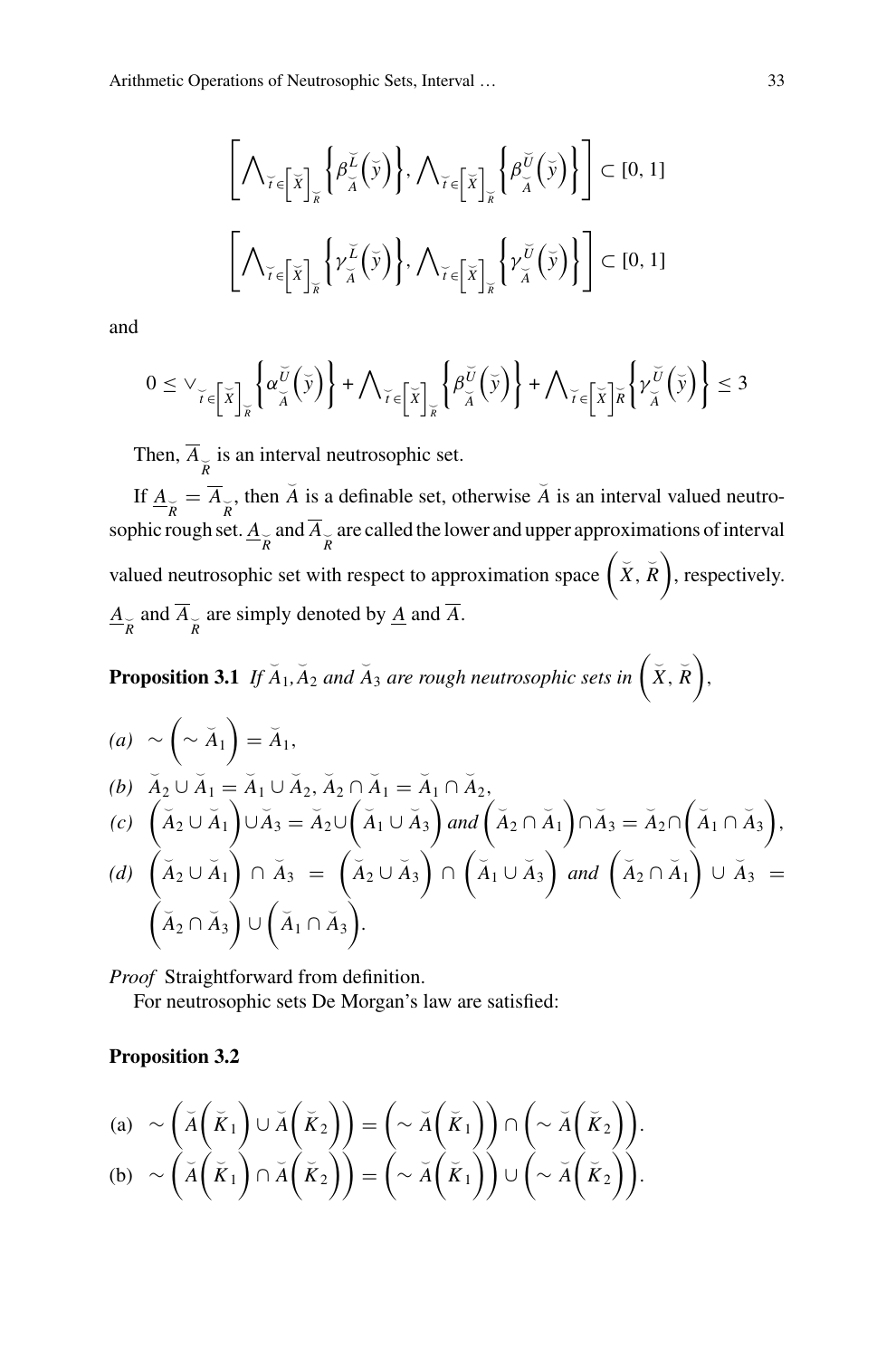*Proof (a)*

$$
\sim (\breve{A}(\breve{K}_{1}) \cup \breve{A}(\breve{K}_{2})) = \sim (\left\{ \underline{A}(\breve{K}_{1}) \cup \underline{A}(\breve{K}_{2}) \right\}, \left\{ \overline{A}(\breve{K}_{1}) \cup \overline{A}(\breve{K}_{2}) \right\})
$$
  
\n
$$
= \sim \left\{ \underline{A}(\breve{K}_{1}) \cup \underline{A}(\breve{K}_{2}) \right\}, \sim \left\{ \overline{A}(\breve{K}_{1}) \cup \overline{A}(\breve{K}_{2}) \right\}
$$
  
\n
$$
= \left\{ \underline{A}(\breve{K}_{1}) \cup \underline{A}(\breve{K}_{2}) \right\}^{c}, \left\{ \overline{A}(\breve{K}_{1}) \cup \overline{A}(\breve{K}_{2}) \right\}^{c}
$$
  
\n
$$
= (\sim \left\{ \underline{A}(\breve{K}_{1}) \cup \underline{A}(\breve{K}_{2}) \right\}, \sim \left\{ \overline{A}(\breve{K}_{1}) \cup \overline{A}(\breve{K}_{2}) \right\})
$$
  
\n
$$
= \sim \breve{A}(\breve{K}_{1}) \cap \sim \breve{A}(\breve{K}_{2})
$$

(*b*) Similar to (*a*).

**Proposition 3.3** If 
$$
\tilde{K}_1
$$
 and  $\tilde{K}_2$  are two neutrosophic sets in  $\tilde{X}$ , such that  $\tilde{K}_1 \subseteq \tilde{K}_2$ ,  
then  $\tilde{A}(\tilde{K}_1) \subseteq \tilde{A}(\tilde{K}_2)$ .  
(a)  $\tilde{A}(\tilde{K}_1 \cup \tilde{K}_2) \supseteq \tilde{A}(\tilde{K}_1) \cup \tilde{A}(\tilde{K}_2)$ ,  
(b)  $\tilde{A}(\tilde{K}_1 \cap \tilde{K}_2) \supseteq \tilde{A}(\tilde{K}_1) \cap \tilde{A}(\tilde{K}_2)$ .

*Proof (a)*

$$
\alpha_{\underline{A}}(\overline{\kappa}_{1}\cup\overline{\kappa}_{2})\left(\overline{y}\right) = inf \left\{\alpha_{\underline{A}}(\overline{\kappa}_{1}\cup\overline{\kappa}_{2})\left(\overline{y}\right) | \overline{y} \in \overline{X}_{i}\right\}
$$
\n
$$
= inf \left\{\left(\alpha_{\underline{A}}(\overline{\kappa}_{1}) \vee \alpha_{\underline{A}}(\overline{\kappa}_{2})\right) \left(\overline{y}\right) | y \in \overline{X}_{i}\right\}
$$
\n
$$
\geq \vee \left\{ inf \left\{\alpha_{\underline{A}}(\overline{\kappa}_{1})\left(\overline{y}\right) | \overline{y} \in \overline{X}_{i}\right\}, inf \left\{\alpha_{\underline{A}}(\overline{\kappa}_{2})\left(\overline{y}\right) | \overline{y} \in \overline{X}_{i}\right\}\right\}
$$
\n
$$
= \vee \left\{\alpha_{\underline{A}}(\overline{\kappa}_{1})\left(\overline{y}_{i}\right), \alpha_{\underline{A}}(\overline{\kappa}_{2})\left(\overline{y}_{i}\right)\right\}
$$
\n
$$
= \left(\alpha_{\underline{A}}(\overline{\kappa}_{1}) \cup \alpha_{\underline{A}}(\overline{\kappa}_{2})\right)\left(\overline{y}_{i}\right).
$$

Similarly,

$$
\beta_{\underline{A}}(\breve{\kappa}_{1} \cup \breve{\kappa}_{2}) (\breve{y}) = \left( \beta_{\underline{A}}(\breve{\kappa}_{1}) \cup \beta_{\underline{A}}(\breve{\kappa}_{2}) \right) (\breve{y}_{i}), \gamma_{\underline{A}}(\breve{\kappa}_{1} \cup \breve{\kappa}_{2}) (\breve{y}) = \left( \gamma_{\underline{A}}(\breve{\kappa}_{1}) \cup \gamma_{\underline{A}}(\breve{\kappa}_{2}) \right) (\breve{y}_{i})
$$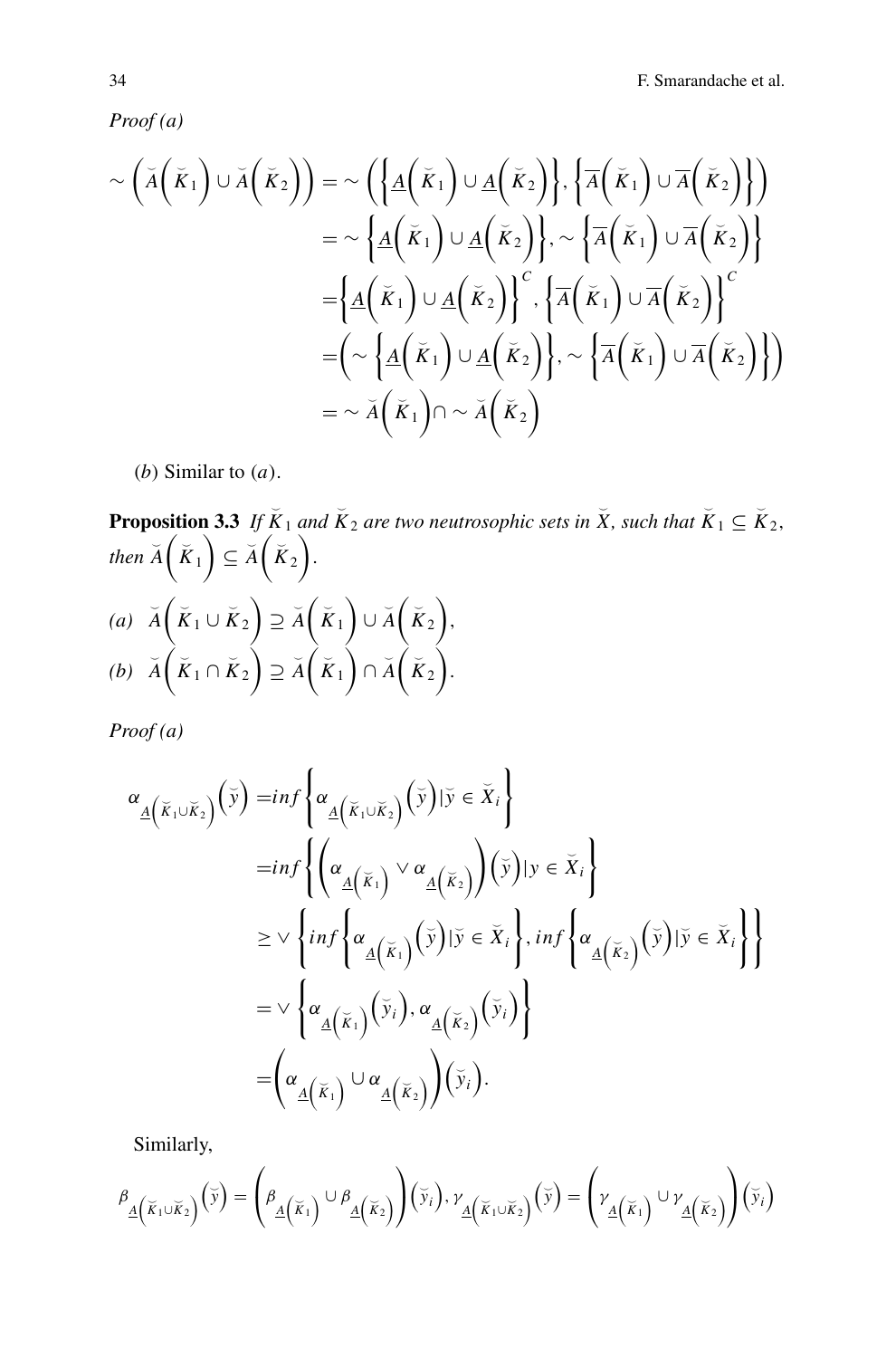Thus, 
$$
\widetilde{A}(\widetilde{K}_1 \cup \widetilde{K}_2) \supseteq \widetilde{A}(\widetilde{K}_1) \cup \widetilde{A}(\widetilde{K}_2)
$$
.  
\nWe can also see that  $\overline{A}(\widetilde{K}_1 \cup \widetilde{K}_2) \supseteq \overline{A}(\widetilde{K}_1) \cup \overline{A}(\widetilde{K}_2)$ . Thus,  $\widetilde{A}(\widetilde{K}_1 \cup \widetilde{K}_2) \supseteq \widetilde{A}(\widetilde{K}_1) \cup \widetilde{A}(\widetilde{K}_2)$ . (b) Straight forward as (a).

**Proposition 3.4**

(a)  $\underline{A}(\overrightarrow{K})$  $=\sim \overline{A}\left(\sim \breve{K}\right)$ (b)  $\overline{A}(\check{K})$  $=\sim \overline{A}\left(\sim \breve{K}\right)$ (c)  $\underline{A}(\overline{K}) \subseteq \overline{A}(\overline{K}).$ 

*Proof* From definition [3.1,](#page-3-1) we have that

$$
\breve{K} = \left\{ \langle \breve{y} : \alpha_{\breve{K}}(\breve{y}), \beta_{\breve{K}}(\breve{y}), \gamma_{\breve{K}}(\breve{y}) \rangle | \breve{y} \in \breve{X} \right\}
$$
\n
$$
\sim \breve{K} = \left\{ \langle \breve{y} : \gamma_{\breve{K}}(\breve{y}), 1 - \beta_{\breve{K}}(\breve{y}), \alpha_{\breve{K}}(\breve{y}) \rangle | \breve{y} \in \breve{X} \right\}
$$
\n
$$
\overline{A}(\sim \breve{K}) = \left\{ \langle \breve{y} : \gamma_{\overline{A}(\sim \breve{K})}(\breve{y}), 1 - \beta_{\overline{A}(\sim \breve{K})}(\breve{y}), \alpha_{\overline{A}(\sim \breve{K})}(\breve{y}) \rangle | \breve{y} \in \breve{X} \right\}
$$
\n
$$
\sim \bar{M}(\sim \hat{K}) = \left\{ \langle \breve{y} : \gamma_{\overline{A}(\sim \breve{K})}(\breve{y}), 1 - \left( 1 - \beta_{\overline{A}(\sim \breve{K})}(\breve{y}) \right), \alpha_{\overline{A}(\sim \breve{K})}(\breve{y}) \rangle | \breve{y} \in \breve{X} \right\}
$$
\n
$$
= \left\{ \langle \breve{y} : \alpha_{\overline{A}(\sim \breve{K})}(\breve{y}), \beta_{\overline{A}(\sim \breve{K})}(\breve{y}), \gamma_{\overline{A}(\sim \breve{K})}(\breve{y}) \rangle | \breve{y} \in \breve{X} \right\}
$$

where

$$
\alpha_{\overline{A}\left(\sim\widetilde{K}\right)}\left(\widetilde{y}\right) = \wedge_{\widetilde{y}\in\left[\widetilde{Y}\right]_{\widetilde{K}}}\alpha_{\widetilde{K}}\left(\widetilde{y}\right), \beta_{\overline{A}\left(\sim\widetilde{K}\right)}\left(\widetilde{y}\right) = \vee_{\widetilde{y}\in\left[\widetilde{Y}\right]_{\widetilde{K}}}\beta_{\widetilde{K}}\left(\widetilde{y}\right), \gamma_{\overline{A}\left(\sim\widetilde{K}\right)}\left(\widetilde{y}\right) = \vee_{\widetilde{y}\in\left[\widetilde{Y}\right]_{\widetilde{K}}}\gamma_{\widetilde{K}}\left(\widetilde{y}\right)
$$
\nHence  $\underline{A}\left(\widetilde{K}\right) = \sim \overline{A}\left(\sim\widetilde{K}\right).$ \n  
\n(b) Similar to (a).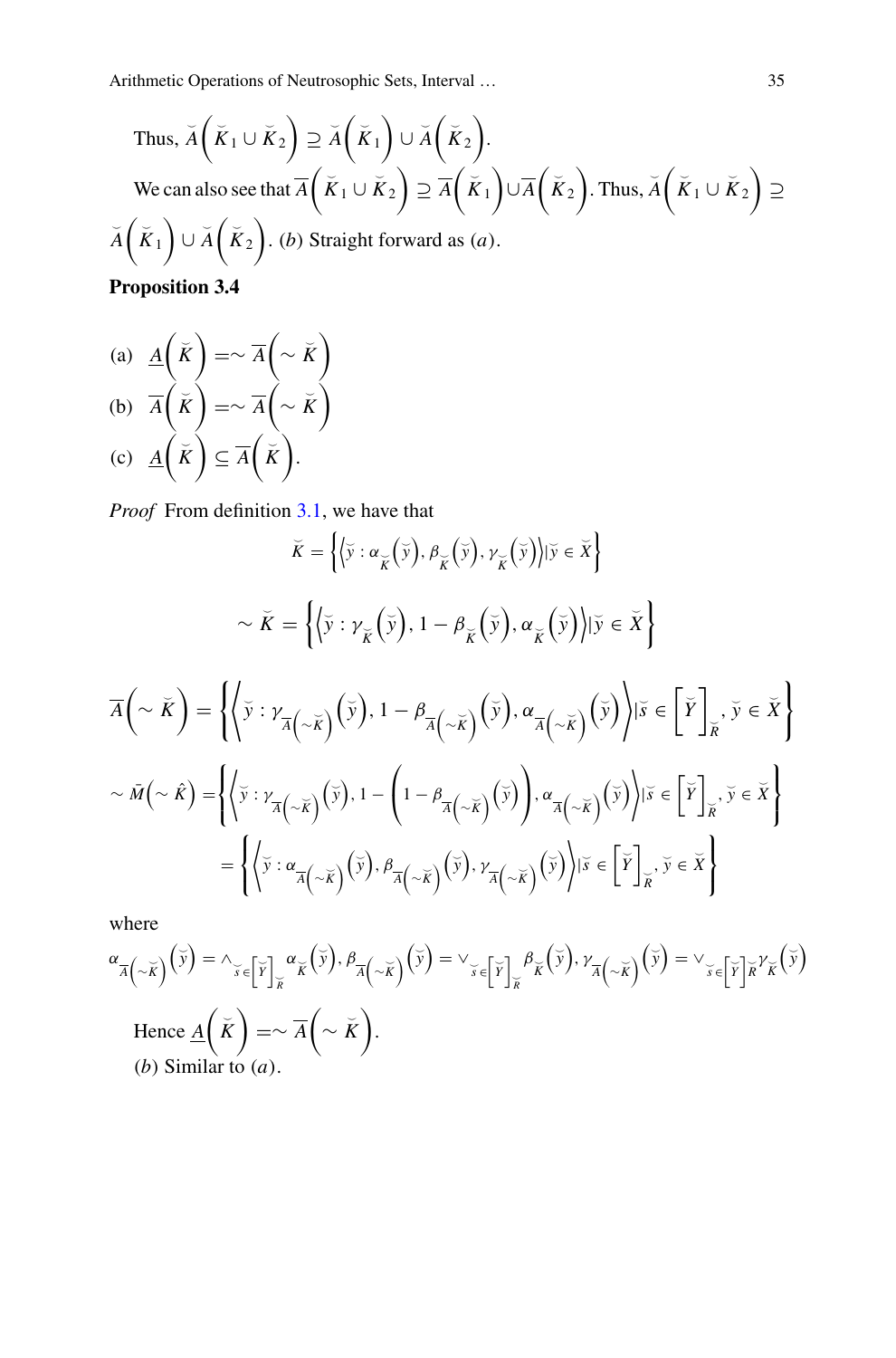36 F. Smarandache et al.

(c) For any 
$$
\check{t} \in \underline{A}(\check{K})
$$
, we have that  $\alpha_{\underline{A}(\check{K})}(\check{y}) = \wedge_{\check{t} \in [\check{Y}]_{\check{K}}^{\times}} \alpha_{\check{K}}(\check{t}) \le$   

$$
\vee_{\check{t} \in [\check{Y}]_{\check{K}}^{\times}} \alpha_{\check{K}}(\check{t}),
$$

$$
\beta_{\underline{A}(\check{K})}(\check{y}) = \vee_{\check{t} \in [\check{Y}]_{\check{K}}^{\times}} \beta_{\check{K}}(\check{t})
$$

$$
\geq \wedge_{\check{t} \in [\check{Y}]_{\check{K}}^{\times}} \beta_{\check{K}}(\check{t}), \gamma_{\underline{A}(\check{K})}(\check{y})
$$

$$
i \in \left[\frac{Y}{K}\right]_{\widetilde{K}} \widetilde{K} \left(\widetilde{V}\right) \cdot \underline{A}\left(\widetilde{K}\right)
$$
\n
$$
= \vee_{\widetilde{I} \in \left[\widetilde{Y}\right]_{\widetilde{K}} \widetilde{K}} \widetilde{K} \left(\widetilde{I}\right)
$$
\n
$$
\geq \wedge_{\widetilde{I} \in \left[\widetilde{Y}\right]_{\widetilde{K}} \widetilde{K}} \widetilde{K} \left(\widetilde{I}\right).
$$

Thus  $\underline{A}(\overline{K}) \subseteq \overline{A}(\overline{K}).$ 

**Proposition 3.5** Let  $(A, \overline{B})$  be interval neutrosophic sets and  $\underline{A}$  and  $\overline{A}$  the lower and upper approximation of interval–valued neutrosophic set  $\breve{A}$  with respect to approximation space  $(X, \overline{R})$  respectively. <u>B</u> and  $\overline{B}$  the lower and upper approx*imation of interval–valued neutrosophic set*  $\overline{B}$  with respect to approximation space  $(\check{X}, \check{R})$ , respectively. Then, we have

*(a)*  $\underline{A} \subseteq \overline{A} \subseteq \overline{A}$  $(A \cup B = A \cup B, \underline{A \cap B} = \underline{A} \cap \underline{B}$  $(C)$   $\underline{A} \cup \underline{B} = A \cup B$ ,  $A \cap B = A \cap B$ (*d*)  $(A) = (A) = A$ ,  $(A) = (A) = A$  $(e) \quad \underline{\breve{X}} = \breve{X}; \overline{\phi} = \phi$ (f) If  $\overline{A} \subseteq \overline{B}$ , then  $\underline{A} \subseteq \overline{B}$  and  $\overline{A} \subseteq \overline{B}$  $\overline{A}^c = \overline{A}^c$ ,  $\overline{A^c} = \overline{A}^c$ 

*Proof* We prove parts a, b, c. The others parts are straightforward.

(a) Let 
$$
\check{A} = \left\{ \left\langle \check{y}, \left[ \alpha \check{\check{\mu}}_{\check{A}}(\check{y}), \alpha \check{\check{\mu}}_{\check{A}}(\check{y}) \right], \left[ \beta \check{\check{\mu}}_{\check{A}}(\check{y}), \beta \check{\check{\mu}}_{\check{A}}(\check{y}) \right], \left[ \gamma \check{\check{\mu}}_{\check{A}}(\check{y}) \gamma \check{\check{\mu}}_{\check{A}}(\check{y}) \right] \right\} | \check{y} \in \check{X} \right\}
$$
  
be an interval neutrosophic set.

From definition of  $\underline{A}_R$  and  $\overline{A}_R$ , we have

$$
\alpha_{\underline{A}}^{\underline{\widetilde{L}}}(\overline{y}) \leq \alpha_{\overline{A}}^{\underline{\widetilde{L}}}(\overline{y}) \leq \alpha_{\overline{A}}^{\underline{\widetilde{L}}}(\overline{y}); \alpha_{\underline{A}}^{\underline{\widetilde{U}}}(\overline{y}) \leq \alpha_{\overline{A}}^{\underline{\widetilde{U}}}(\overline{y}) \leq \alpha_{\overline{A}}^{\underline{\widetilde{U}}}(\overline{y}) \text{ for all } \overline{y} \in \overline{X}
$$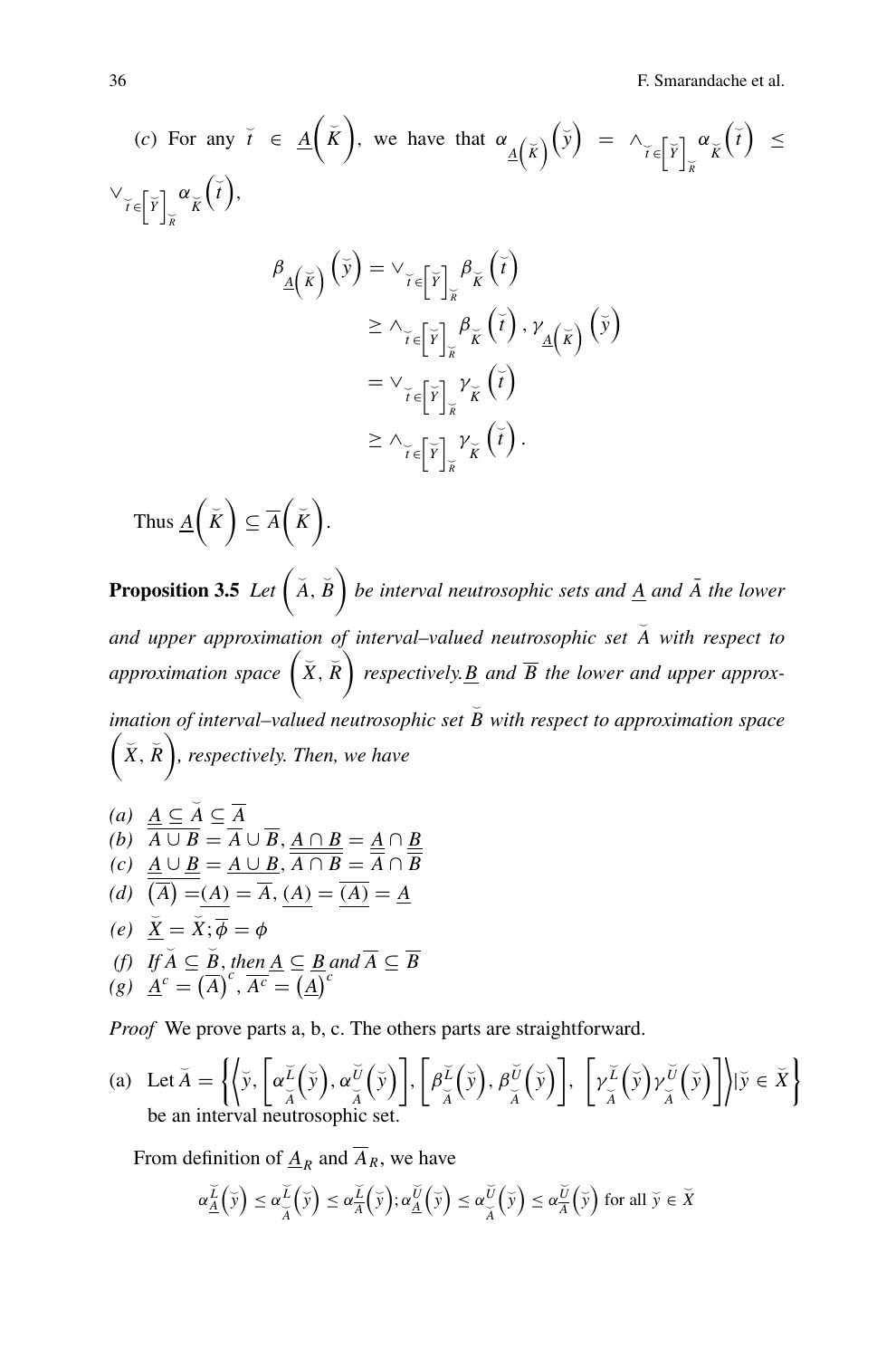$$
\beta_{\underline{A}}^{\underline{\tilde{L}}}(\bar{y}) \geq \beta_{\overline{A}}^{\underline{\tilde{L}}}(\bar{y}) \geq \beta_{\overline{A}}^{\underline{\tilde{L}}}(\bar{y}); \beta_{\underline{A}}^{\underline{\tilde{U}}}(\bar{y}) \geq \beta_{\overline{A}}^{\underline{\tilde{U}}}(\bar{y}) \geq \beta_{\overline{A}}^{\underline{\tilde{U}}}(\bar{y}) \text{ for all } \bar{y} \in \bar{X}
$$
\n
$$
\gamma_{\underline{A}}^{\underline{\tilde{L}}}(\bar{y}) \geq \gamma_{\overline{A}}^{\underline{\tilde{L}}}(\bar{y}) \geq \gamma_{\overline{A}}^{\underline{\tilde{L}}}(\bar{y}); \gamma_{\underline{A}}^{\underline{\tilde{U}}}(\bar{y}) \geq \gamma_{\overline{A}}^{\underline{\tilde{U}}}(\bar{y}) \geq \gamma_{\overline{A}}^{\underline{\tilde{U}}}(\bar{y}) \text{ for all } \bar{y} \in \bar{X}
$$
\n
$$
\left( \left[ \alpha_{\underline{A}}^{\underline{\tilde{L}}}, \alpha_{\underline{A}}^{\underline{\tilde{U}}} \right], \left[ \beta_{\underline{A}}^{\underline{\tilde{L}}}, \beta_{\underline{A}}^{\underline{\tilde{U}}} \right], \left[ \gamma_{\underline{A}}^{\underline{\tilde{L}}}, \gamma_{\underline{A}}^{\underline{\tilde{U}}} \right] \right) \subseteq \left( \left[ \alpha_{\overline{A}}^{\underline{\tilde{L}}}, \alpha_{\overline{A}}^{\underline{\tilde{U}}} \right], \left[ \beta_{\overline{A}}^{\underline{\tilde{L}}}, \beta_{\overline{A}}^{\underline{\tilde{U}}} \right], \left[ \gamma_{\overline{A}}^{\underline{\tilde{L}}}, \gamma_{\overline{A}}^{\underline{\tilde{U}}} \right] \right)
$$
\n
$$
\subseteq \left( \left[ \alpha_{\overline{A}}^{\underline{\tilde{L}}}, \alpha_{\overline{A}}^{\underline{\tilde{U}}} \right], \left[ \beta_{\overline{A}}^{\underline{\tilde{L}}}, \beta_{\overline{A}}^{\underline{\tilde{U}}} \right], \left[ \gamma_{\overline{A}}^{\underline{\tilde{L}}}, \gamma_{\overline{A}}^{\underline{\tilde{U}}} \right] \right).
$$

Hence  $\underline{A}_{\widetilde{R}} \subseteq \widetilde{A} \subseteq \overline{A}_{\widetilde{R}}$ .

(b) Let 
$$
\check{A} = \left\{ \left\langle \check{y}, \left[ \alpha \check{\check{z}}_{\check{A}}(\check{y}), \alpha \check{\check{y}}_{\check{A}}(\check{y}) \right], \left[ \beta \check{\check{z}}_{\check{A}}(\check{y}), \beta \check{\check{y}}_{\check{A}}(\check{y}) \right], \left[ \gamma \check{\check{z}}_{\check{A}}(\check{y}), \gamma \check{\check{y}}_{\check{A}}(\check{y}) \right] \right\} | \check{y} \in \check{X} \right\}
$$
  
and  $\check{B} = \left\{ \left\langle \check{y}, \left[ \alpha \check{\check{z}}_{\check{B}}(\check{y}), \alpha \check{\check{y}}_{\check{B}}(\check{y}) \right], \left[ \beta \check{\check{z}}_{\check{B}}(\check{y}), \beta \check{\check{y}}_{\check{B}}(\check{y}) \right], \left[ \gamma \check{\check{z}}_{\check{B}}(\check{y}), \gamma \check{\check{y}}_{\check{B}}(\check{y}) \right] \right\} | \check{y} \in \check{X} \right\}$   
are two interval valued neutrosophic set and

$$
\overline{A \cup B} = \left\{ \left\langle \overline{y}, \left[ \alpha \frac{\overline{L}}{A \cup B} \left( \overline{y} \right), \alpha \frac{\overline{U}}{M \cup N} \left( \overline{y} \right) \right], \left[ \beta \frac{\overline{L}}{A \cup B} \left( \overline{y} \right), \beta \frac{\overline{U}}{M \cup N} \left( \overline{y} \right) \right] \right\}
$$

$$
\left[ \gamma \frac{\overline{L}}{A \cup B} \left( \overline{y} \right), \gamma \frac{\overline{U}}{M \cup N} \left( \overline{y} \right) \right] \middle\} | \overline{y} \in \overline{X} \right\}
$$

$$
\overline{A} \cup \overline{B} = \left\{ \overline{y}, \left[ \left( \alpha \frac{\overline{L}}{A} \vee \alpha \frac{\overline{L}}{B} \right) \left( \overline{y} \right), \left( \alpha \frac{\overline{U}}{A} \vee \alpha \frac{\overline{U}}{B} \right) \left( \overline{y} \right) \right], \left[ \left( \beta \frac{\overline{L}}{A} \wedge \beta \frac{\overline{L}}{B} \right) \left( \overline{y} \right), \left( \beta \frac{\overline{U}}{A} \wedge \beta \frac{\overline{U}}{B} \right) \left( \overline{y} \right) \right], \left[ \left( \gamma \frac{\overline{L}}{A} \wedge \gamma \frac{\overline{L}}{B} \right) \left( \overline{y} \right), \left( \gamma \frac{\overline{U}}{A} \wedge \gamma \frac{\overline{U}}{B} \right) \left( \overline{y} \right) \right], \left[ \left( \gamma \frac{\overline{L}}{A} \wedge \gamma \frac{\overline{L}}{B} \right) \left( \overline{y} \right), \left( \gamma \frac{\overline{U}}{A} \wedge \gamma \frac{\overline{U}}{B} \right) \left( \overline{y} \right) \right],
$$

for all  $\tilde{y} \in \tilde{X}$  and where  $\wedge$  is the t-norm, and  $\vee$  is the t-conorm

$$
\alpha \frac{\widetilde{L}}{A \cup B}(\widetilde{y}) = \bigvee \left\{ \alpha \frac{\widetilde{L}}{\widetilde{A} \cup \widetilde{B}}(\widetilde{y}) | \widetilde{y} \in \left[\widetilde{X}\right]_{\widetilde{R}} \right\} \n= \bigvee \left\{ \alpha \frac{\widetilde{L}}{\widetilde{A}}(\widetilde{y}) \vee \alpha \frac{\widetilde{L}}{\widetilde{B}}(\widetilde{y}) | \widetilde{y} \in \left[\widetilde{X}\right]_{\widetilde{R}} \right\} \n= \left( \vee \alpha \frac{\widetilde{L}}{\widetilde{A}}(\widetilde{y}) | \widetilde{y} \in \left[\widetilde{X}\right]_{\widetilde{R}} \right) \bigvee \left( \vee \alpha \frac{\widetilde{L}}{\widetilde{B}}(\widetilde{y}) | \widetilde{y} \in \left[\widetilde{X}\right]_{\widetilde{R}} \right) \n= \left( \alpha \frac{\widetilde{L}}{\widetilde{A}} \bigvee \alpha \frac{\widetilde{L}}{\widetilde{B}} \right) (\widetilde{y})
$$

,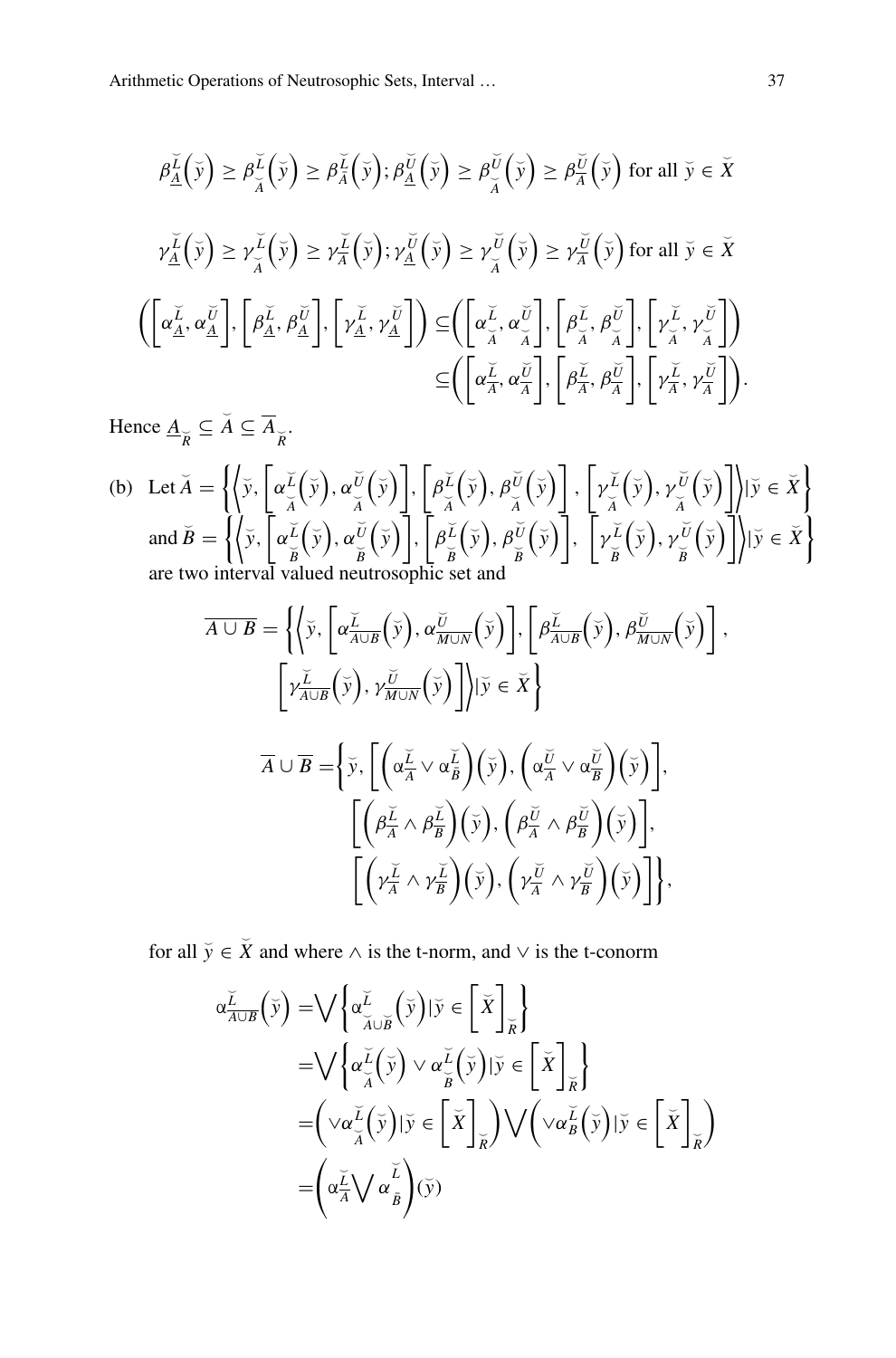$$
\alpha \frac{\widetilde{U}}{A \cup B}(\widetilde{y}) = \bigvee \left\{ \alpha \frac{\widetilde{U}}{\widetilde{A} \cup \widetilde{B}}(\widetilde{y}) | \widetilde{y} \in \left[\widetilde{X}\right]_{\widetilde{R}} \right\} \n= \bigvee \left\{ \alpha \frac{\widetilde{U}}{\widetilde{A}}(\widetilde{y}) \vee \alpha \frac{\widetilde{U}}{\widetilde{B}}(\widetilde{y}) | \widetilde{y} \in \left[\widetilde{X}\right]_{\widetilde{R}} \right\} \n= \left( \vee \alpha \frac{\widetilde{U}}{\widetilde{A}}(\widetilde{y}) | \widetilde{y} \in \left[\widetilde{X}\right]_{\widetilde{R}} \right) \bigvee \left( \vee \alpha \frac{\widetilde{U}}{\widetilde{B}}(\widetilde{y}) | \widetilde{y} \in \left[\widetilde{X}\right]_{\widetilde{R}} \right) \n= \left( \alpha \frac{\widetilde{U}}{\widetilde{A}} \bigvee \alpha \frac{\widetilde{U}}{\widetilde{B}} \right) (\widetilde{y})
$$

$$
\beta \frac{\tilde{\mu}}{A \cup B} (\tilde{y}) = \bigwedge \left\{ \beta \frac{\tilde{\mu}}{\tilde{\lambda} \cup \tilde{B}} (\tilde{y}) | \tilde{y} \in \left[ \tilde{X} \right]_{\tilde{R}} \right\}
$$
\n
$$
= \bigwedge \left\{ \beta \frac{\tilde{\mu}}{\tilde{\lambda}} (\tilde{y}) \wedge \beta \frac{\tilde{\mu}}{\tilde{\lambda}} (\tilde{y}) | \tilde{y} \in \left[ \tilde{X} \right]_{\tilde{R}} \right\}
$$
\n
$$
= \left( \wedge \beta \frac{\tilde{\mu}}{\tilde{\lambda}} (\tilde{y}) | \tilde{y} \in \left[ \tilde{X} \right]_{\tilde{R}} \right) \bigwedge \left( \wedge \beta \frac{\tilde{\mu}}{\tilde{\lambda}} (\tilde{y}) | \tilde{y} \in \left[ \tilde{X} \right]_{\tilde{R}} \right)
$$
\n
$$
= \left( \beta \frac{\tilde{\mu}}{\tilde{\lambda}} \bigwedge \beta \frac{\tilde{\mu}}{\tilde{\lambda}} \right) (\tilde{y})
$$

$$
\beta \frac{\partial}{\partial \beta} (\bar{y}) = \bigwedge \left\{ \beta \frac{\partial}{\partial \mu} (\bar{y}) \mid \bar{y} \in \left[ \bar{X} \right]_{\bar{K}} \right\} \n= \bigwedge \left\{ \beta \frac{\partial}{\partial \mu} (\bar{y}) \wedge \beta \frac{\partial}{\partial \mu} (\bar{y}) \mid \bar{y} \in \left[ \bar{X} \right]_{\bar{K}} \right\} \n= \left( \wedge \beta \frac{\partial}{\partial \mu} (\bar{y}) \mid \bar{y} \in \left[ \bar{X} \right]_{\bar{K}} \right) \wedge \left( \wedge \beta \frac{\partial}{\partial \mu} (\bar{y}) \mid \bar{y} \in \left[ \bar{X} \right]_{\bar{K}} \right) \n= \left( \beta \frac{\partial}{\partial \mu} (\gamma \wedge \beta \frac{\partial}{\partial \lambda}) (\bar{y}) \right)
$$

$$
\gamma_{\overline{A\cup B}}^{\underline{\check{L}}}(\bar{y}) = \bigwedge \left\{ \gamma_{\overline{A}\cup \overline{B}}^{\underline{\check{L}}}(\bar{y}) | \bar{y} \in \left[ \bar{X} \right]_{\overline{R}} \right\} \n= \bigwedge \left\{ \gamma_{\overline{A}}^{\underline{\check{L}}}(\bar{y}) \wedge \gamma_{\overline{B}}^{\underline{\check{L}}}(\bar{y}) | \bar{y} \in \left[ \bar{X} \right]_{\overline{R}} \right\} \n= \left( \wedge \gamma_{\overline{A}}^{\underline{\check{L}}}(\bar{y}) | \bar{y} \in \left[ \bar{X} \right]_{\overline{R}} \right) \bigwedge \left( \wedge \gamma_{\overline{B}}^{\underline{\check{L}}}(\bar{y}) | \bar{y} \in \left[ \bar{X} \right]_{\overline{R}} \right) \n= \left( \gamma_{\overline{A}}^{\underline{\check{L}}} \bigwedge \gamma_{\overline{B}}^{\underline{\check{L}}} \right) (\bar{y})
$$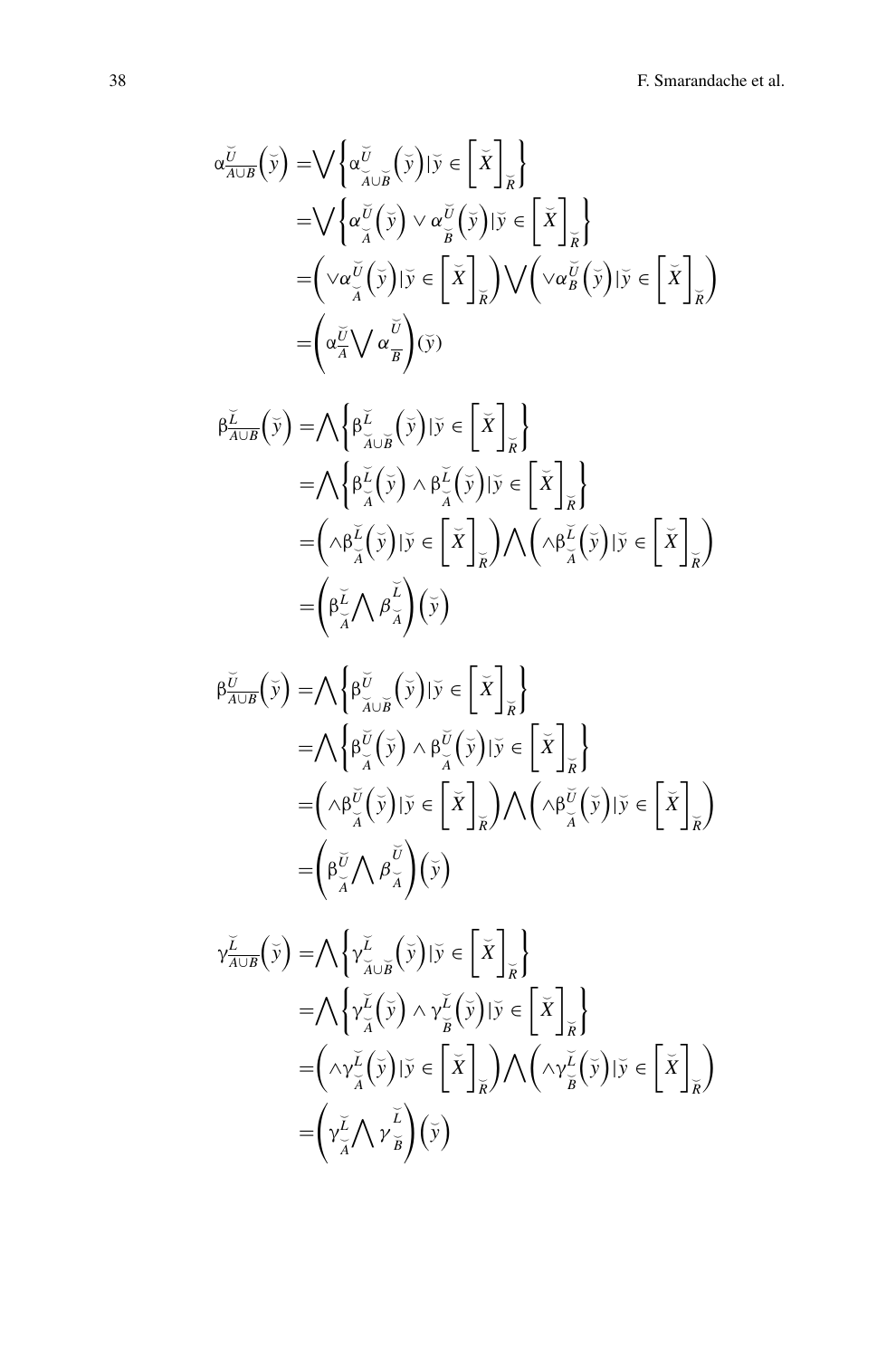$$
\gamma_{\overline{A\cup B}}^{\overline{U}}(\overline{y}) = \bigwedge \left\{ \gamma_{\overline{A}\cup\overline{B}}^{\overline{U}}(\overline{y}) | \overline{y} \in \left[ \overline{X} \right]_{\overline{R}} \right\} \n= \bigwedge \left\{ \gamma_{\overline{A}}^{\overline{U}}(\overline{y}) \wedge \gamma_{\overline{B}}^{\overline{U}}(\overline{y}) | \overline{y} \in \left[ \overline{X} \right]_{\overline{R}} \right\} \n= \left( \wedge \gamma_{\overline{A}}^{\overline{U}}(\overline{y}) | \overline{y} \in \left[ \overline{X} \right]_{\overline{R}} \right) \bigwedge \left( \wedge \gamma_{\overline{B}}^{\overline{U}}(\overline{y}) | \overline{y} \in \left[ \overline{X} \right]_{\overline{R}} \right) \n= \left( \gamma_{\overline{A}}^{\overline{U}} \bigwedge \gamma_{\overline{B}}^{\overline{U}} \right) (\overline{y}) \text{ Hence, } \overline{A \cup B} = \overline{A} \cup \overline{B}
$$

Also for <u> $A \cap B = \underline{A} \cap \underline{B}$ </u> for all  $\breve{y} \in \breve{X}$ 

$$
\alpha_{\underline{A}\cap\underline{B}}^{\underline{L}}(\overline{y}) = \bigwedge \left\{ \alpha_{\overline{A}\cap\overline{B}}^{\underline{L}}(\overline{y}) | \overline{y} \in \left[ \overline{X} \right]_{\overline{R}} \right\} \n= \bigwedge \left\{ \alpha_{\overline{A}}^{\underline{L}}(\overline{y}) \wedge \alpha_{\overline{B}}^{\underline{L}}(\overline{y}) | \overline{y} \in \left[ \overline{X} \right]_{\overline{R}} \right\} \n= \bigwedge \left( \alpha_{\overline{A}}^{\underline{L}}(\overline{y}) | \overline{y} \in \left[ \overline{X} \right]_{\overline{R}} \right) \bigwedge \left( \vee \alpha_{\overline{B}}^{\underline{L}}(\overline{y}) | \overline{y} \in \left[ \overline{X} \right]_{\overline{R}} \right) \n= \alpha_{\overline{A}}^{\underline{L}}(\overline{y}) \wedge \alpha_{\overline{B}}^{\underline{L}}(\overline{y}) \n= \left( \alpha_{\overline{A}}^{\underline{L}} \wedge \alpha_{\overline{B}}^{\underline{L}} \right) (\overline{y})
$$

Also

$$
\alpha_{\underline{A}\cap\underline{B}}^{\check{U}}(\check{y}) = \bigwedge \left\{\alpha_{\overline{A}\cap\overline{B}}^{\check{U}}(\check{y}) | \check{y} \in \left[\check{X}\right]_{\check{R}}\right\}
$$
\n
$$
= \bigwedge \left\{\alpha_{\overline{A}}^{\check{U}}(\check{y}) \wedge \alpha_{\overline{B}}^{\check{U}}(\check{y}) | \check{y} \in \left[\check{X}\right]_{\check{R}}\right\}
$$
\n
$$
= \bigwedge \left(\alpha_{\overline{A}}^{\check{U}}(\check{y}) | \check{y} \in \left[\check{X}\right]_{\check{R}}\right) \bigwedge \left(\vee \alpha_{\overline{B}}^{\check{U}}(\check{y}) | \check{y} \in \left[\check{X}\right]_{\check{R}}\right)
$$
\n
$$
= \alpha_{\overline{A}}^{\check{U}}(\check{y}) \wedge \alpha_{\overline{B}}^{\check{U}}(\check{y})
$$
\n
$$
= \left(\alpha_{\overline{A}}^{\check{U}} \wedge \alpha_{\overline{B}}^{\check{U}}\right)(\check{y})
$$
\n
$$
\beta_{\underline{A}\cap\underline{B}}^{\check{L}}(\check{y}) = \bigvee \left\{\beta_{\overline{A}\cap\check{B}}^{\check{L}}(\check{y}) | \check{y} \in \left[\check{X}\right]_{\check{R}}\right\}
$$
\n
$$
= \bigvee \left\{\beta_{\overline{A}}^{\check{L}}(\check{y}) \vee \beta_{\overline{B}}^{\check{L}}(\check{y}) | \check{y} \in \left[\check{X}\right]_{\check{R}}\right\}
$$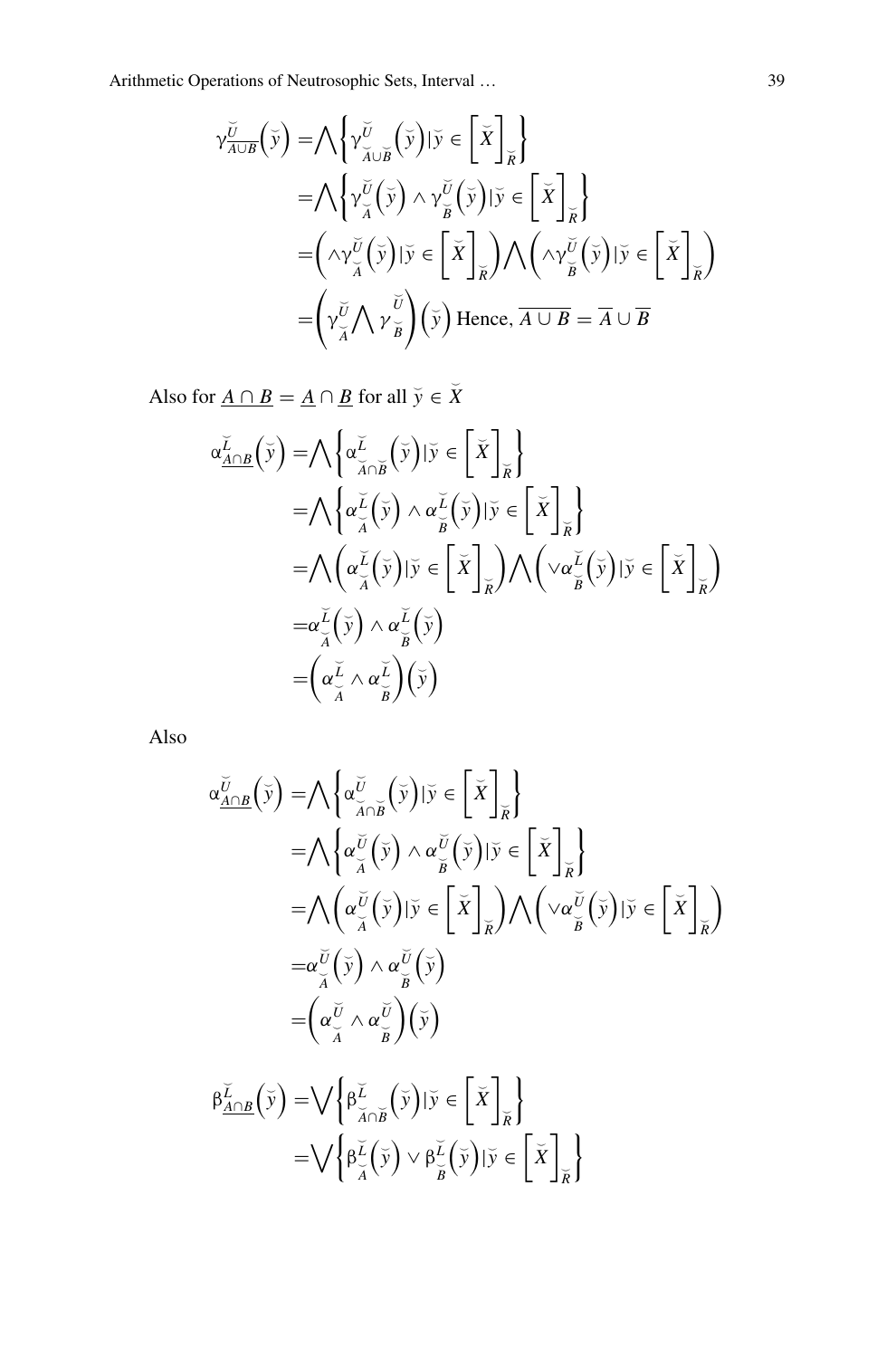$$
\begin{split}\n&= \bigvee \left( \beta_{\widetilde{A}}^{\widetilde{L}}(\widetilde{y}) | \widetilde{y} \in \left[ \widetilde{X} \right]_{\widetilde{R}} \right) \bigvee \left( \vee \beta_{\widetilde{B}}^{\widetilde{L}}(\widetilde{y}) | \widetilde{y} \in \left[ \widetilde{X} \right]_{\widetilde{R}} \right) \\
&= \beta_{\widetilde{A}}^{\widetilde{L}}(\widetilde{y}) \vee \beta_{\widetilde{A}}^{\widetilde{L}}(\widetilde{y}) \\
&= \left( \beta_{\widetilde{A}}^{\widetilde{L}} \vee \beta_{\widetilde{A}}^{\widetilde{L}} \right) (\widetilde{y}) \\
\beta_{\underline{A} \cap B}^{\widetilde{U}}(\widetilde{y}) = \bigvee \left\{ \beta_{\widetilde{A} \cap \widetilde{B}}^{\widetilde{U}}(\widetilde{y}) | \widetilde{y} \in \left[ \widetilde{X} \right]_{\widetilde{R}} \right\} \\
&= \bigvee \left\{ \beta_{\widetilde{A}}^{\widetilde{U}}(\widetilde{y}) \vee \beta_{\widetilde{B}}^{\widetilde{U}}(\widetilde{y}) | \widetilde{y} \in \left[ \widetilde{X} \right]_{\widetilde{R}} \right\} \\
&= \bigvee \left( \beta_{\widetilde{A}}^{\widetilde{U}}(\widetilde{y}) | \widetilde{y} \in \left[ \widetilde{X} \right]_{\widetilde{R}} \right) \bigvee \left( \vee \beta_{\widetilde{B}}^{\widetilde{U}}(\widetilde{y}) | \widetilde{y} \in \left[ \widetilde{X} \right]_{\widetilde{R}} \right) \\
&= \beta_{\widetilde{A}}^{\widetilde{U}}(\widetilde{y}) \vee \beta_{\widetilde{A}}^{\widetilde{U}}(\widetilde{y}) \right) \\
&= \left( \beta_{\widetilde{A}}^{\widetilde{U}} \vee \beta_{\widetilde{A}}^{\widetilde{U}}(\widetilde{y}) \right) \\
&= \left( \beta_{\widetilde{A}}^{\widetilde{U}} \vee \beta_{\widetilde{A}}^{\widet
$$

$$
\gamma_{\underline{A}\cap\underline{B}}^{\underline{L}}(\overline{y}) = \bigvee \left\{ \gamma_{\overline{A}\cap\overline{B}}^{\underline{L}}(\overline{y}) | \overline{y} \in \left[ \overline{X} \right]_{\overline{R}} \right\} \n= \bigvee \left\{ \gamma_{\overline{A}}^{\underline{L}}(\overline{y}) \vee \gamma_{\overline{B}}^{\underline{L}}(\overline{y}) | \overline{y} \in \left[ \overline{X} \right]_{\overline{R}} \right\} \n= \bigvee \left( \gamma_{\overline{A}}^{\underline{L}}(\overline{y}) | \overline{y} \in \left[ \overline{X} \right]_{\overline{R}} \right) \bigvee \left( \vee \gamma_{\overline{B}}^{\underline{L}}(\overline{y}) | \overline{y} \in \left[ \overline{X} \right]_{\overline{R}} \right) \n= \gamma_{\overline{A}}^{\underline{L}}(\overline{y}) \vee \gamma_{\overline{A}}^{\underline{L}}(\overline{y}) \n= \left( \gamma_{\overline{A}}^{\underline{L}} \vee \gamma_{\overline{A}}^{\underline{L}} \right) (\overline{y})
$$

$$
\gamma_{\underline{A}\cap\underline{B}}^{\check{U}}(\check{y}) = \bigvee \left\{ \gamma_{\check{A}\cap\check{B}}^{\check{U}}(\check{y}) | \check{y} \in \left[ \check{X} \right]_{\check{R}} \right\} \n= \bigvee \left\{ \gamma_{\check{A}}^{\check{U}}(\check{y}) \vee \gamma_{\check{B}}^{\check{U}}(\check{y}) | \check{y} \in \left[ \check{X} \right]_{\check{R}} \right\} \n= \bigvee \left( \gamma_{\check{A}}^{\check{U}}(\check{y}) | \check{y} \in \left[ \check{X} \right]_{\check{R}} \right) \bigvee \left( \vee \gamma_{\check{B}}^{\check{U}}(\check{y}) | \check{y} \in \left[ \check{X} \right]_{\check{R}} \right) \n= \gamma_{\check{A}}^{\check{U}}(\check{y}) \vee \gamma_{\check{A}}^{\check{U}}(\check{y}) \n= \left( \gamma_{\check{A}}^{\check{U}} \vee \gamma_{\check{A}}^{\check{U}} \right) (\check{y})
$$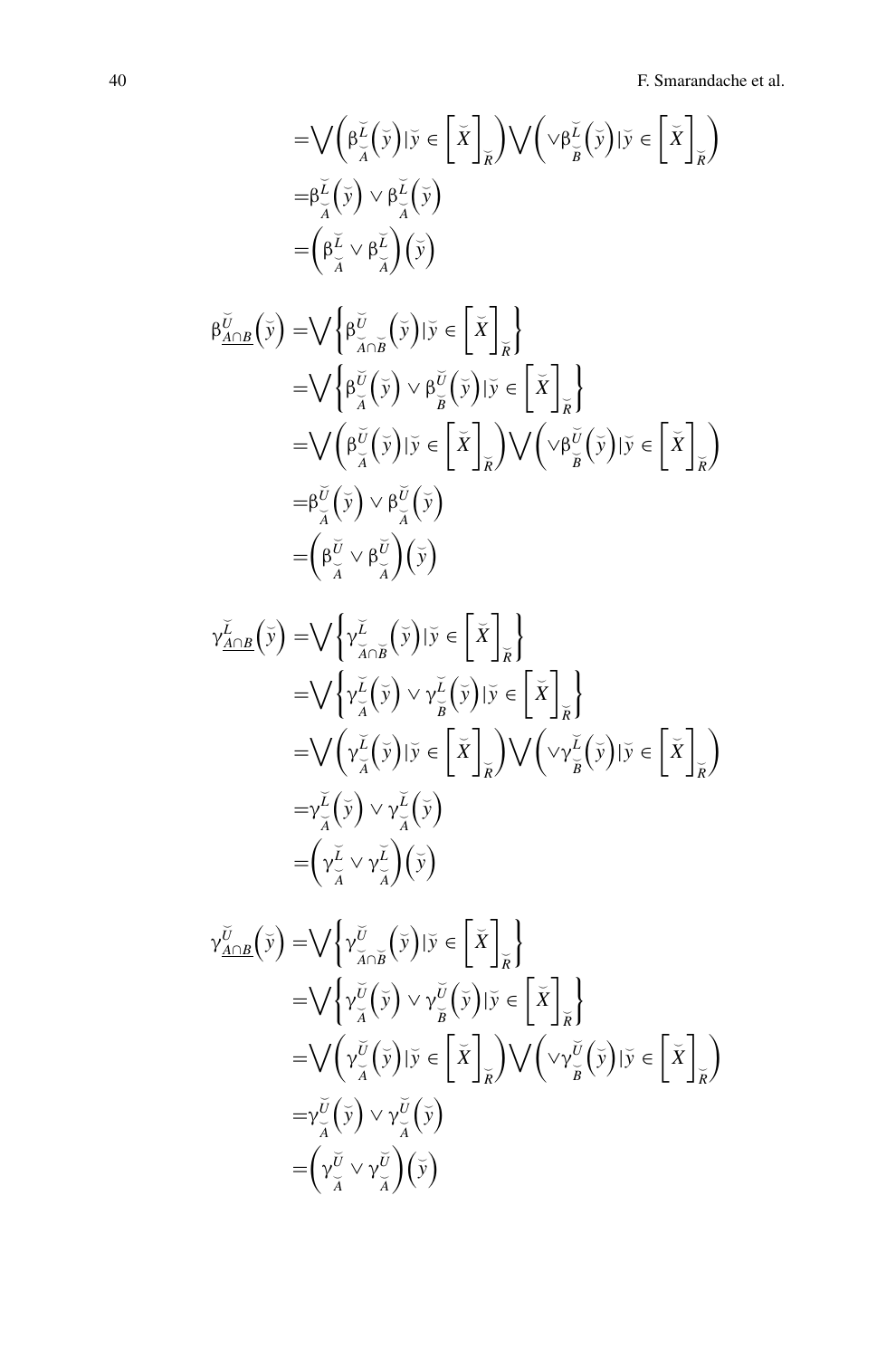(c)

$$
\alpha_{\overline{A}\cap B}^{\overline{U}}(\overline{y}) = \bigvee \left\{ \alpha_{\overline{A}\cap B}^{\overline{U}}(\overline{y}) | \overline{y} \in \left[ \overline{X} \right]_{\overline{R}} \right\} \n= \bigvee \left\{ \alpha_{\overline{A}}^{\overline{U}}(\overline{y}) \wedge \alpha_{\overline{B}}^{\overline{U}}(\overline{y}) | \overline{y} \in \left[ \overline{X} \right]_{\overline{R}} \right\} \n= \bigvee \left( \alpha_{\overline{A}}^{\overline{U}}(\overline{y}) | \overline{y} \in \left[ \overline{X} \right]_{\overline{R}} \right) \wedge \left( \bigvee \left( \alpha_{\overline{A}}^{\overline{U}}(\overline{y}) | \overline{y} \in \left[ \overline{X} \right]_{\overline{R}} \right) \right) \n= \alpha_{\overline{A}}^{\overline{U}}(\overline{y}) \vee \alpha_{\overline{A}}^{\overline{U}}(\overline{y}) \n= \left( \alpha_{\overline{A}}^{\overline{U}} \bigvee \alpha_{\overline{A}}^{\overline{U}} \right) (\overline{y})
$$

$$
\beta \frac{\partial}{\partial \phi}(\tilde{y}) = \bigwedge \left\{ \beta \frac{\partial}{\partial \phi}(\tilde{y}) | \tilde{y} \in \left[ \tilde{X} \right]_{\tilde{R}} \right\}
$$
\n
$$
= \bigwedge \left\{ \beta \frac{\partial}{\partial \phi}(\tilde{y}) \wedge \beta \frac{\partial}{\partial \phi}(\tilde{y}) | \tilde{y} \in \left[ \tilde{X} \right]_{\tilde{R}} \right\}
$$
\n
$$
= \bigwedge \left( \beta \frac{\partial}{\partial \phi}(\tilde{y}) | \tilde{y} \in \left[ \tilde{X} \right]_{\tilde{R}} \right) \vee \left( \bigwedge \left( \beta \frac{\partial}{\partial \phi}(\tilde{y}) | \tilde{y} \in \left[ \tilde{X} \right]_{\tilde{R}} \right) \right)
$$
\n
$$
= \beta \frac{\partial}{\partial \phi}(\tilde{y}) \vee \beta \frac{\partial}{\partial \phi}(\tilde{y})
$$
\n
$$
= \left( \beta \frac{\partial}{\partial \phi}(\tilde{y}) \right) \beta \frac{\partial}{\partial \phi}(\tilde{y})
$$

$$
\gamma_{\overline{A}\cap B}^{\overline{U}}(\overline{y}) = \bigwedge \left\{ \gamma_{\overline{A}\cap B}^{\overline{U}}(\overline{y}) | \overline{y} \in \left[ \overline{X} \right]_{\overline{X}} \right\} \n= \bigwedge \left\{ \gamma_{\overline{A}}^{\overline{U}}(\overline{y}) \wedge \gamma_{\overline{B}}^{\overline{U}}(\overline{y}) | \overline{y} \in \left[ \overline{X} \right]_{\overline{X}} \right\} \n= \bigwedge \left( \gamma_{\overline{A}}^{\overline{U}}(\overline{y}) | \overline{y} \in \left[ \overline{X} \right]_{\overline{X}} \right) \vee \left( \bigwedge \left( \gamma_{\overline{A}}^{\overline{U}}(\overline{y}) | \overline{y} \in \left[ \overline{X} \right]_{\overline{X}} \right) \right) \n= \gamma_{\overline{A}}^{\overline{U}}(\overline{y}) \vee \gamma_{\overline{A}}^{\overline{U}}(\overline{y}) \n= \left( \gamma_{\overline{A}}^{\overline{U}} \vee \gamma_{\overline{A}}^{\overline{U}}(\overline{y}) \right).
$$

Hence follow that  $A \cap B = A \cap B$ . We get  $\underline{A} \cup \underline{B} = \underline{A \cup B}$  by following the same procedure as above.